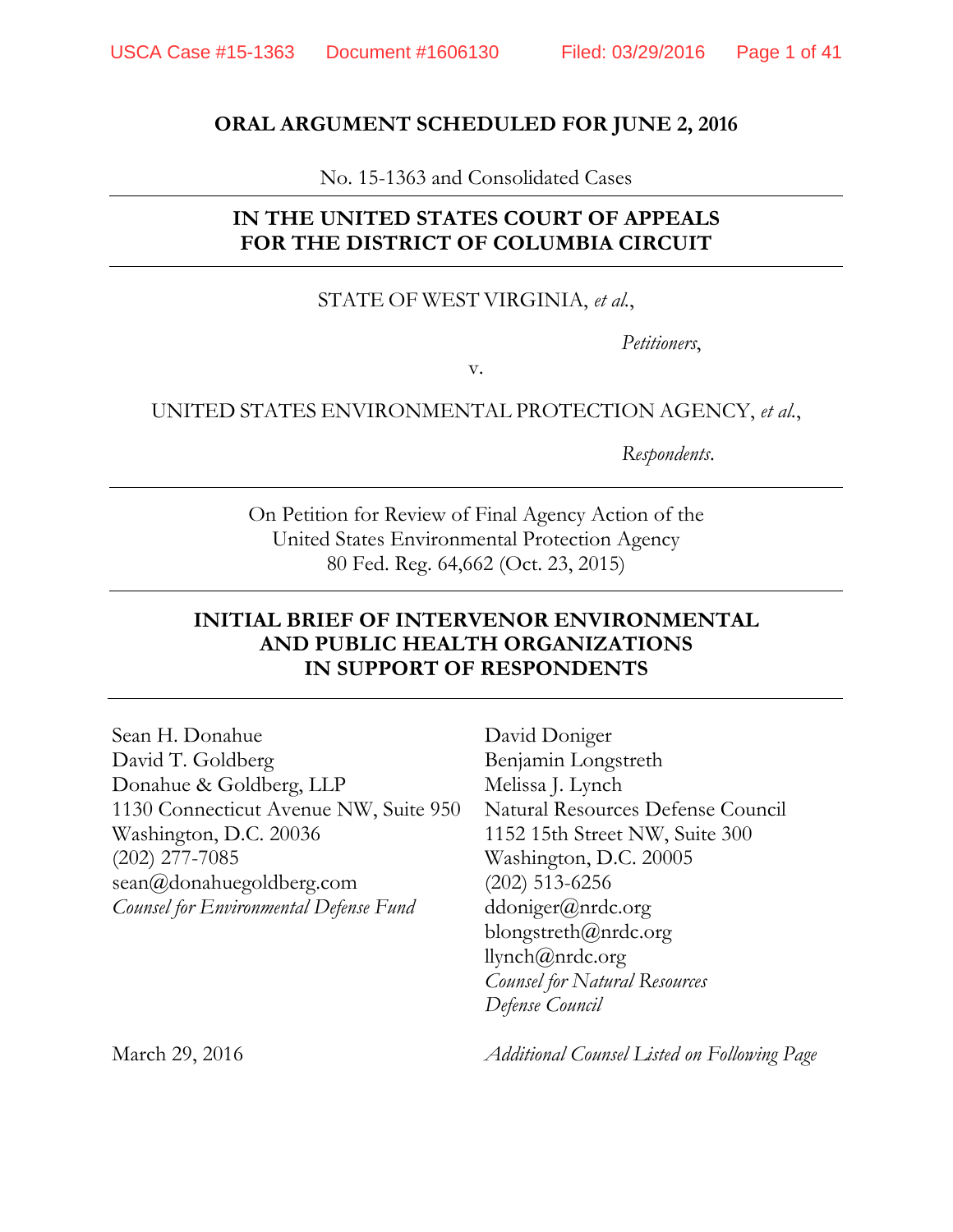Tomás Carbonell Vickie Patton Martha Roberts Peter Zalzal Environmental Defense Fund 1875 Connecticut Avenue NW Suite 600 Washington, D.C. 20009 (202) 572-3610 tcarbonell@edf.org vpatton@edf.org mroberts@edf.org  $pzalzal@edf.org$ *Counsel for Environmental Defense Fund* 

Ann Brewster Weeks James P. Duffy Clean Air Task Force 18 Tremont Street, Suite 530 Boston, MA 02108 (617) 624-0234, ext. 156 aweeks@catf.us jduffy@catf.us *Counsel for American Lung Association, Clean Air Council, Clean Wisconsin, Conservation Law Foundation, and The Ohio Environmental Council*

Vera P. Pardee Kevin P. Bundy Center for Biological Diversity 1212 Broadway, Suite 800 Oakland, CA 94612 (415) 632-5317 vpardee@biologicaldiversity.org kbundy@biologicaldiversity.org *Counsel for Center for Biological Diversity* Joanne Spalding Andres Restrepo Alejandra Núñez Sierra Club 85 Second Street, Second Floor San Francisco, CA 94105 (415) 977-5725 joanne.spalding@sierraclub.org andres.restrepo@sierraclub.org alejandra.nunez@sierraclub.org *Counsel for Sierra Club* 

Howard I. Fox David S. Baron Timothy D. Ballo **Earthjustice** 1625 Mass. Ave. NW, Suite 702 Washington, DC 20036 (202) 667-4500 hfox@earthjustice.org dbaron@earthjustice.org tballo@earthjustice.org *Counsel for Sierra Club* 

William V. DePaulo 122 N Court Street, Suite 300 Lewisburg, WV 24901 Tel: 304-342-5588 william.depaulo@gmail.com *Counsel for West Virginia Highlands Conservancy, Ohio Valley Environmental Coalition, Coal River Mountain Watch, Kanawha Forest Coalition, Mon Valley Clean Air Coalition and Keepers of the Mountains Foundation*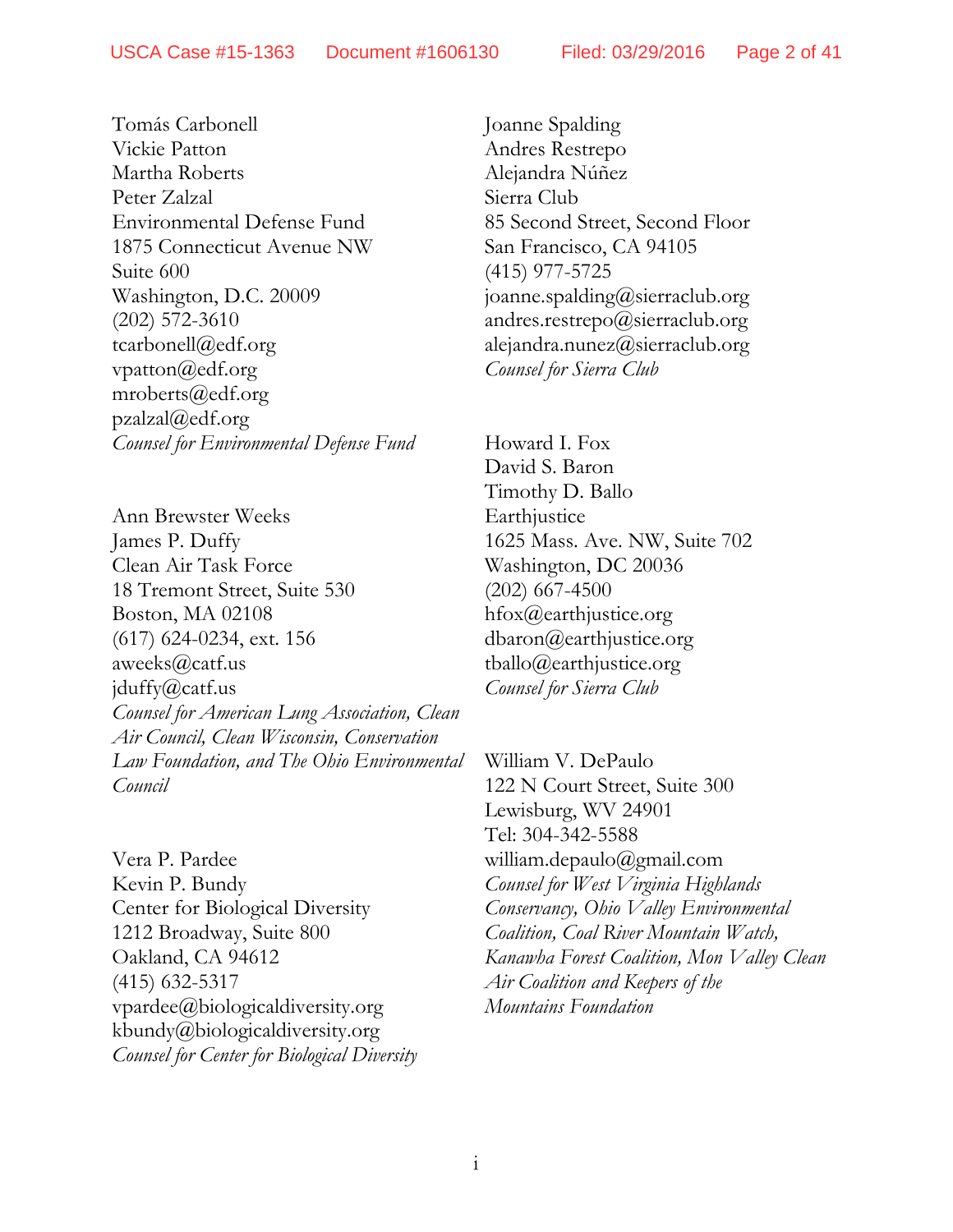# **CERTIFICATE AS TO PARTIES, RULINGS, AND RELATED CASES**

 Pursuant to Circuit Rule 28(a)(1), Intervenor Environmental and Public Health Organizations state as follows:

 All parties and amici, rulings under review, and related cases are set forth in the Brief for Respondents Environmental Protection Agency.

/s/ Benjamin Longstreth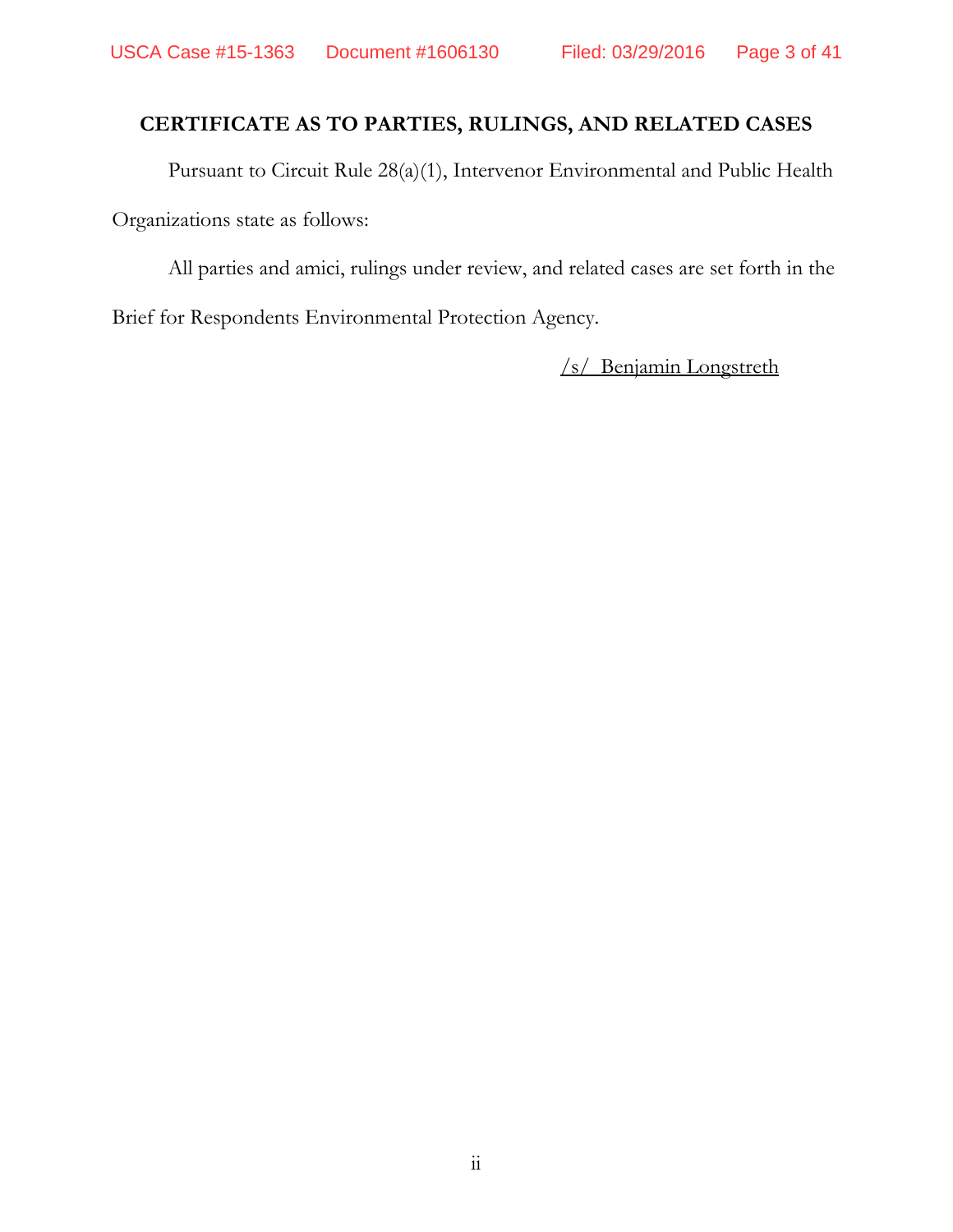#### **CORPORATE DISCLOSURE STATEMENT**

 Pursuant to Rule 26.1 of the Federal Rules of Appellate Procedure and Circuit Rule 26.1, Intervenors American Lung Association, Center for Biological Diversity, Clean Air Council, Clean Wisconsin, Coal River Mountain Watch, Conservation Law Foundation, Environmental Defense Fund, Kanawha Forest Coalition, Keepers of the Mountains Foundation, Mon Valley Clean Air Coalition, Natural Resources Defense Council, The Ohio Environmental Council, Ohio Valley Environmental Coalition, Sierra Club, and West Virginia Highlands Conservancy state that they are not-for-profit non-governmental organizations whose missions include protection of public health and the environment and conservation of natural resources. None of the organizations has any outstanding shares or debt securities in the hands of the public, or any parent, subsidiary, or affiliate that has issued shares or debt securities to the public.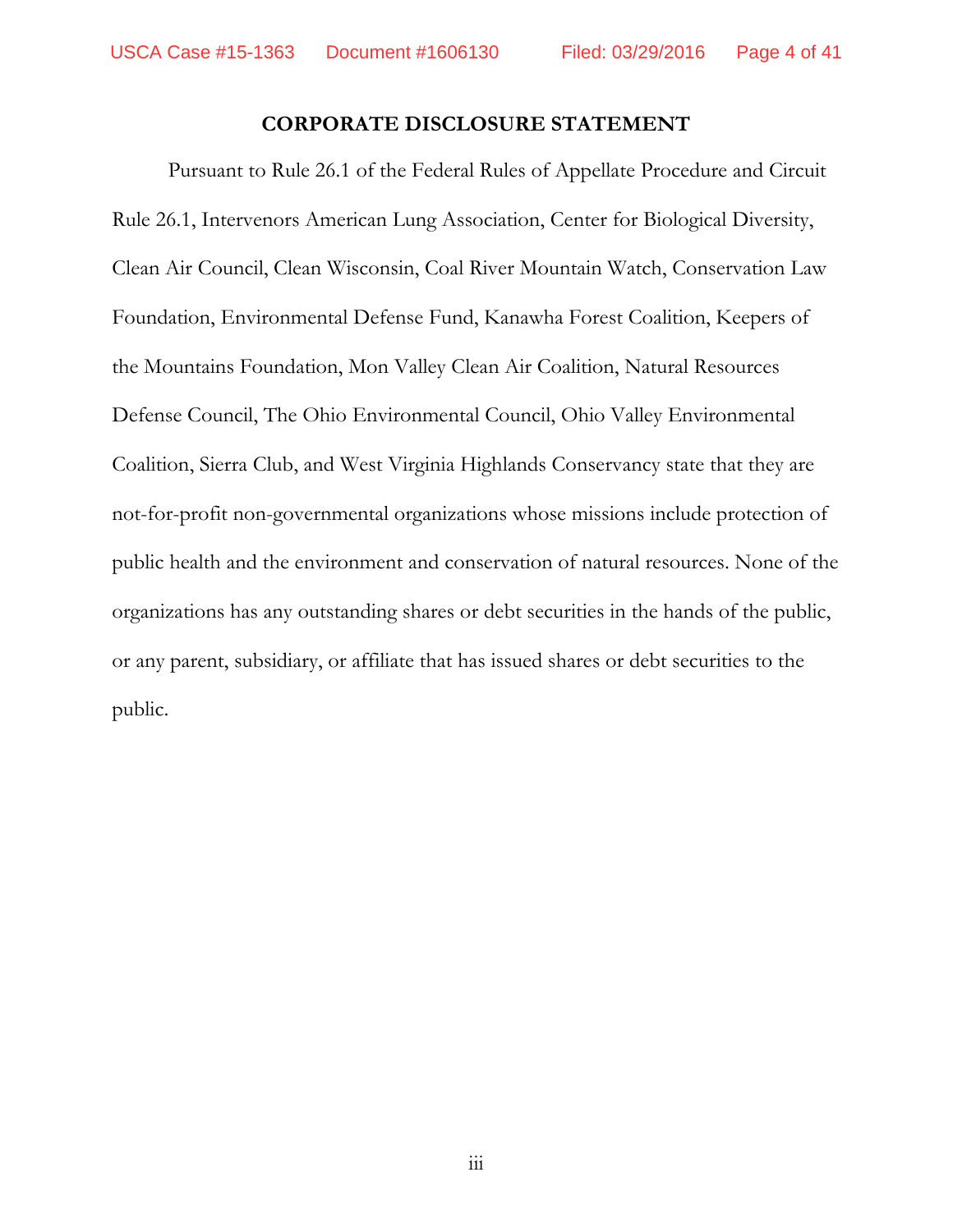# **TABLE OF CONTENTS**

| CERTIFICATE AS TO PARTIES, RULINGS, AND RELATED CASES                                                                                                          |  |
|----------------------------------------------------------------------------------------------------------------------------------------------------------------|--|
|                                                                                                                                                                |  |
|                                                                                                                                                                |  |
|                                                                                                                                                                |  |
|                                                                                                                                                                |  |
|                                                                                                                                                                |  |
|                                                                                                                                                                |  |
|                                                                                                                                                                |  |
| I. EPA'S EMISSION GUIDELINES ARE LAWFUL AND                                                                                                                    |  |
| A. The Statute Authorizes EPA to Determine the Degree of                                                                                                       |  |
| B. EPA Reasonably Applied the Statutory Factors to Determine<br>the Degree of Emission Limitation Required from Existing                                       |  |
| C. Petitioners Rely on Invented Restrictions with No Basis in                                                                                                  |  |
| D. The Rule Has Ample Precedent in Clean Air Act Regulations                                                                                                   |  |
| E. The Wide Array of Flexible Compliance Options for Sources                                                                                                   |  |
| II. STANDARDS FOR POWER PLANTS' HAZARDOUS EMISSIONS<br>UNDER SECTION 112 DO NOT BAR EPA FROM LIMITING<br>THEIR CARBON DIOXIDE EMISSIONS UNDER SECTION 111(d)20 |  |
| A. Petitioners' Interpretation Conflicts with Other Clean Air Act                                                                                              |  |
|                                                                                                                                                                |  |
| 1. Petitioners' Interpretation of the House Amendment is                                                                                                       |  |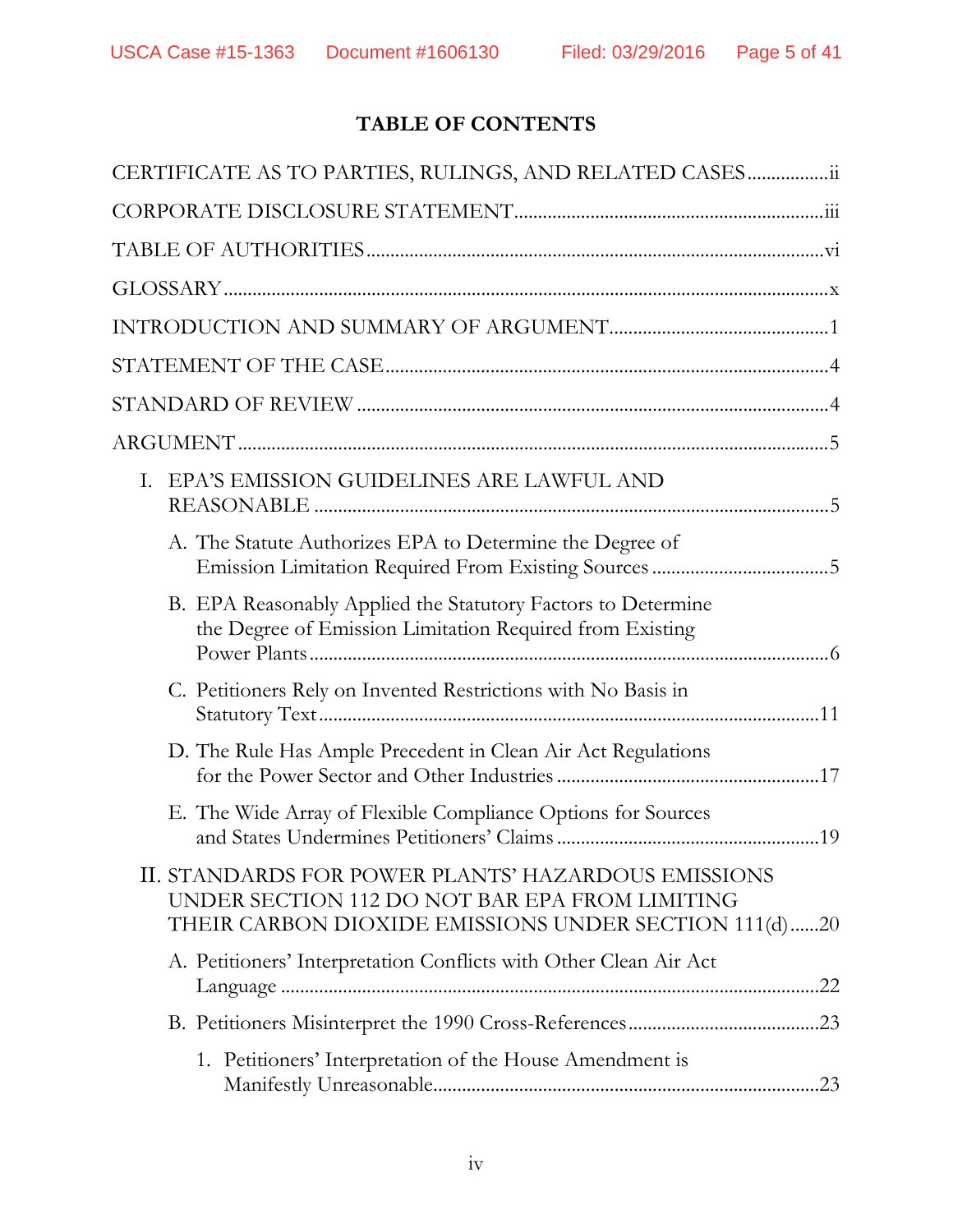| 2. Petitioners' Account of the 1990 Congress's Purpose is |  |
|-----------------------------------------------------------|--|
| 3. Petitioners Have No Valid Answer for the Senate-       |  |
|                                                           |  |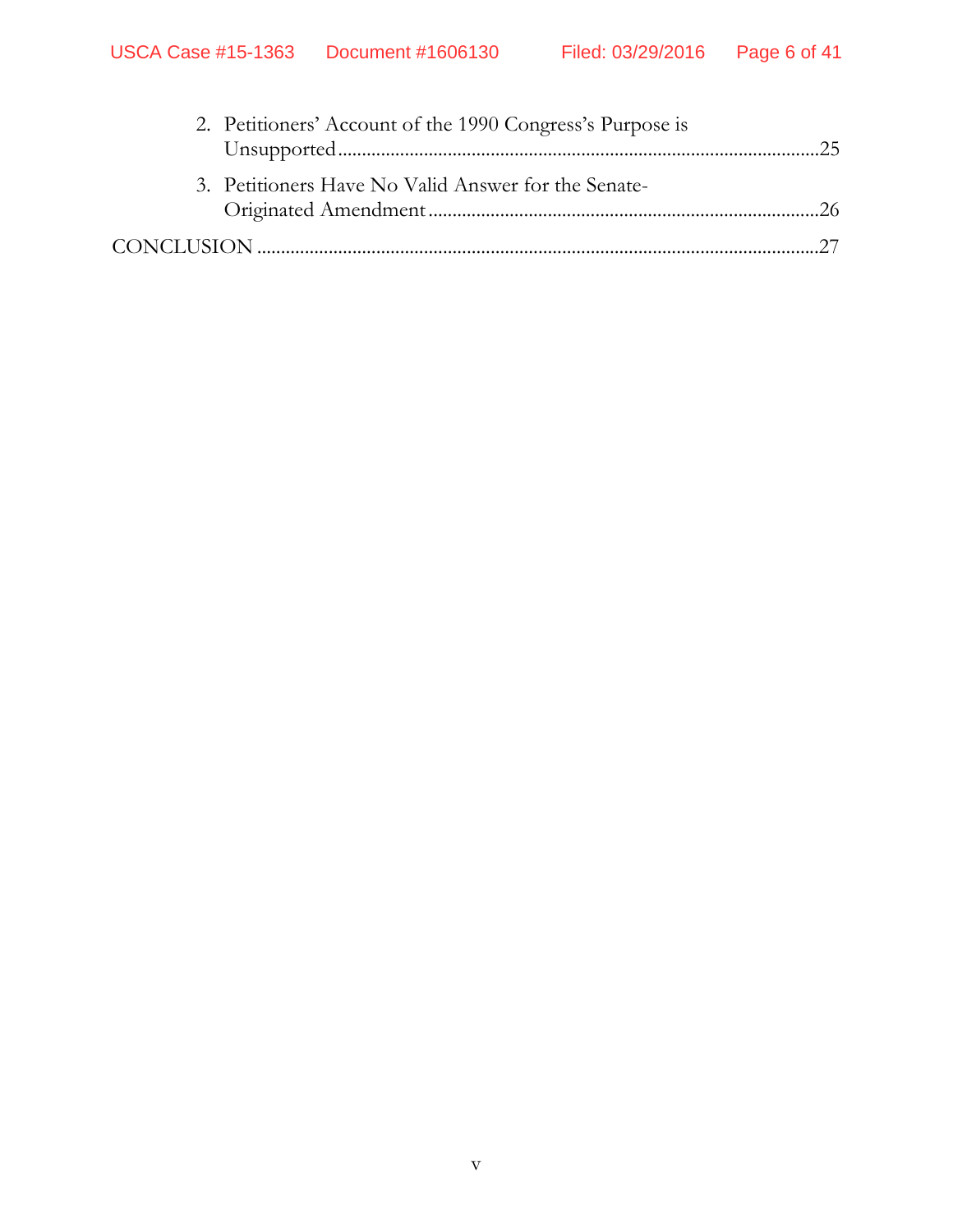# **TABLE OF AUTHORITIES**

# **CASES**

Authorities on which we chiefly rely are marked with asterisks.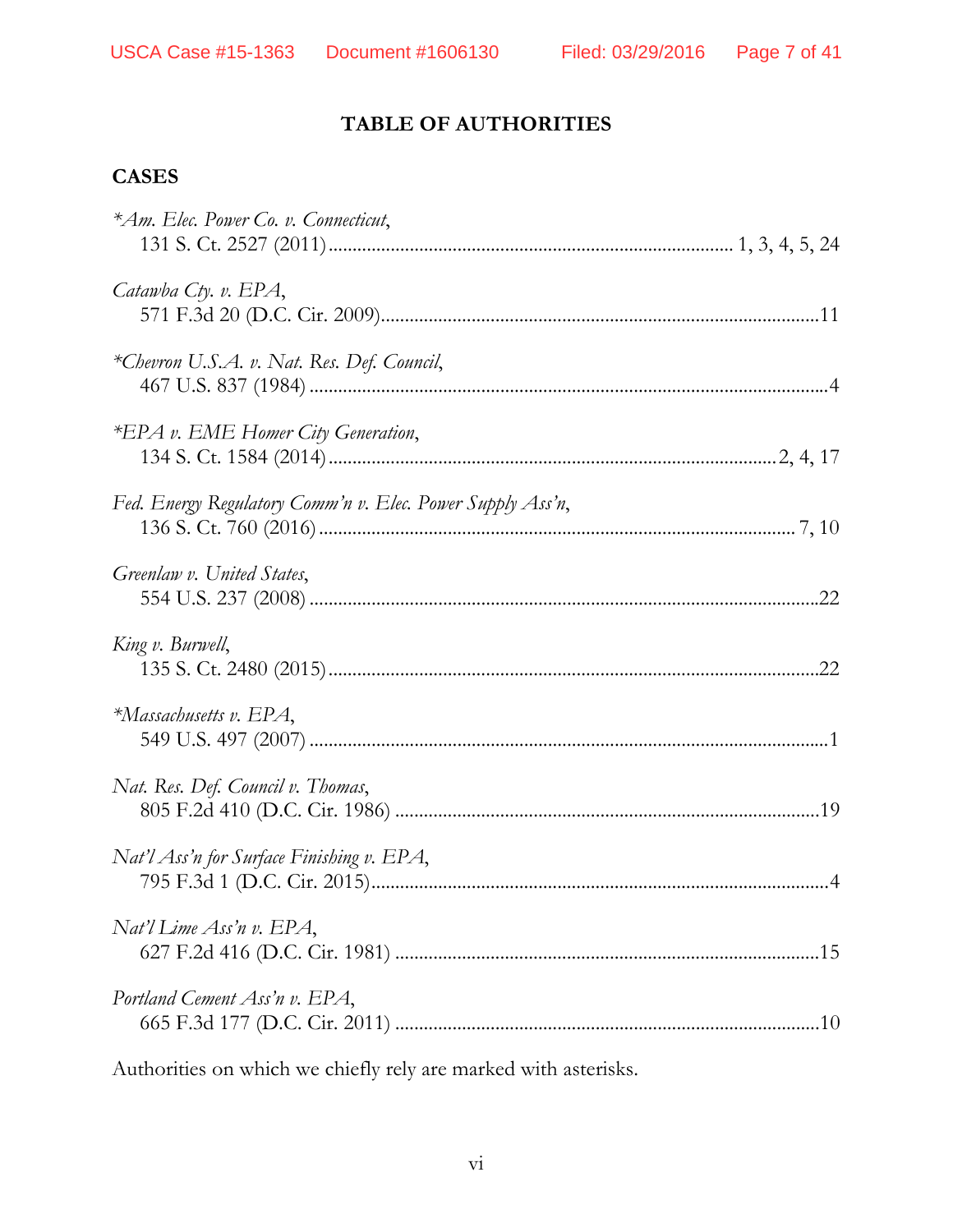| 42 U.S.C. $\sqrt{7411(a)(2) \dots 15}$ |
|----------------------------------------|
|                                        |
|                                        |
|                                        |
|                                        |
|                                        |
|                                        |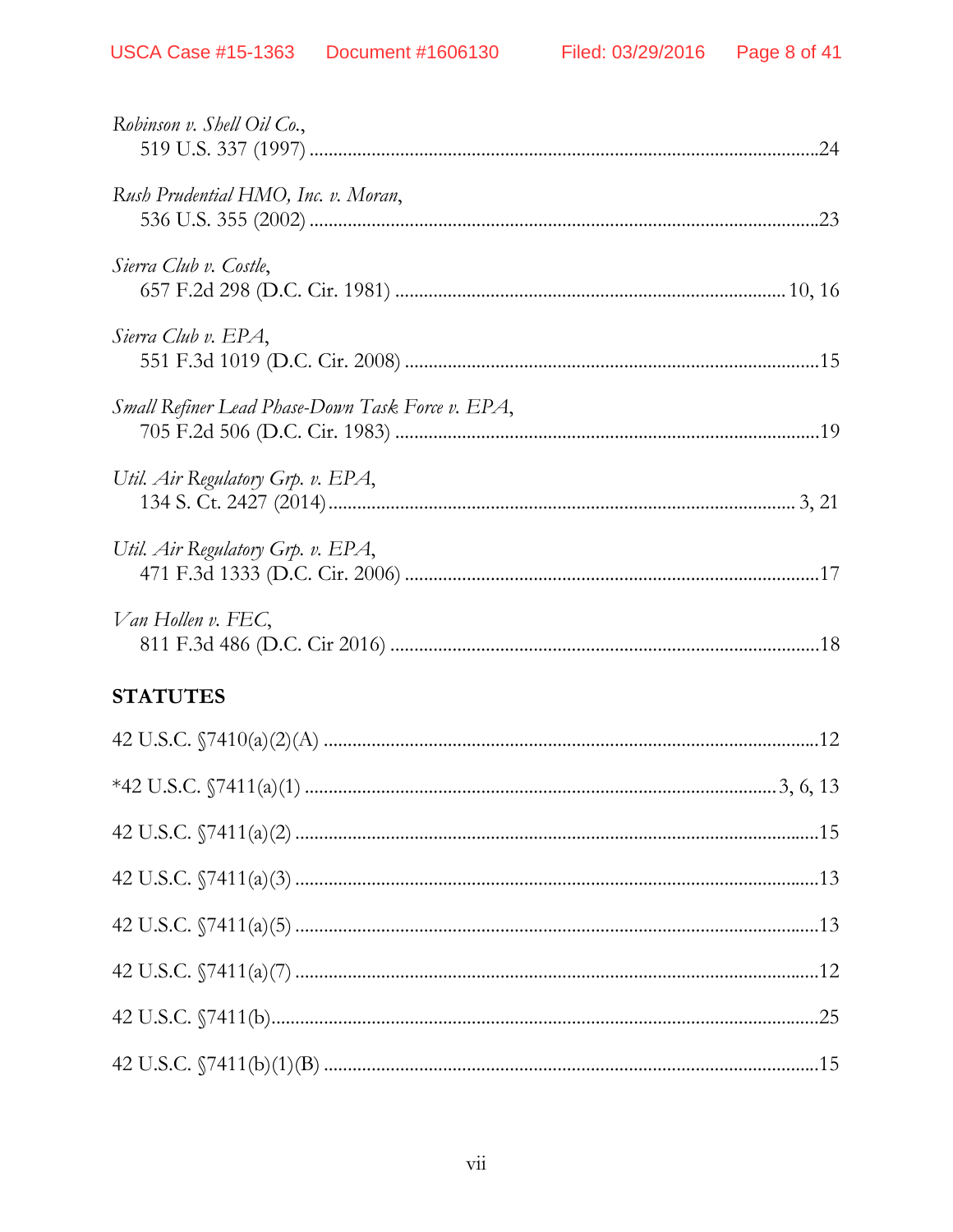# **CODE OF FEDERAL REGULATIONS**

# FEDERAL REGISTER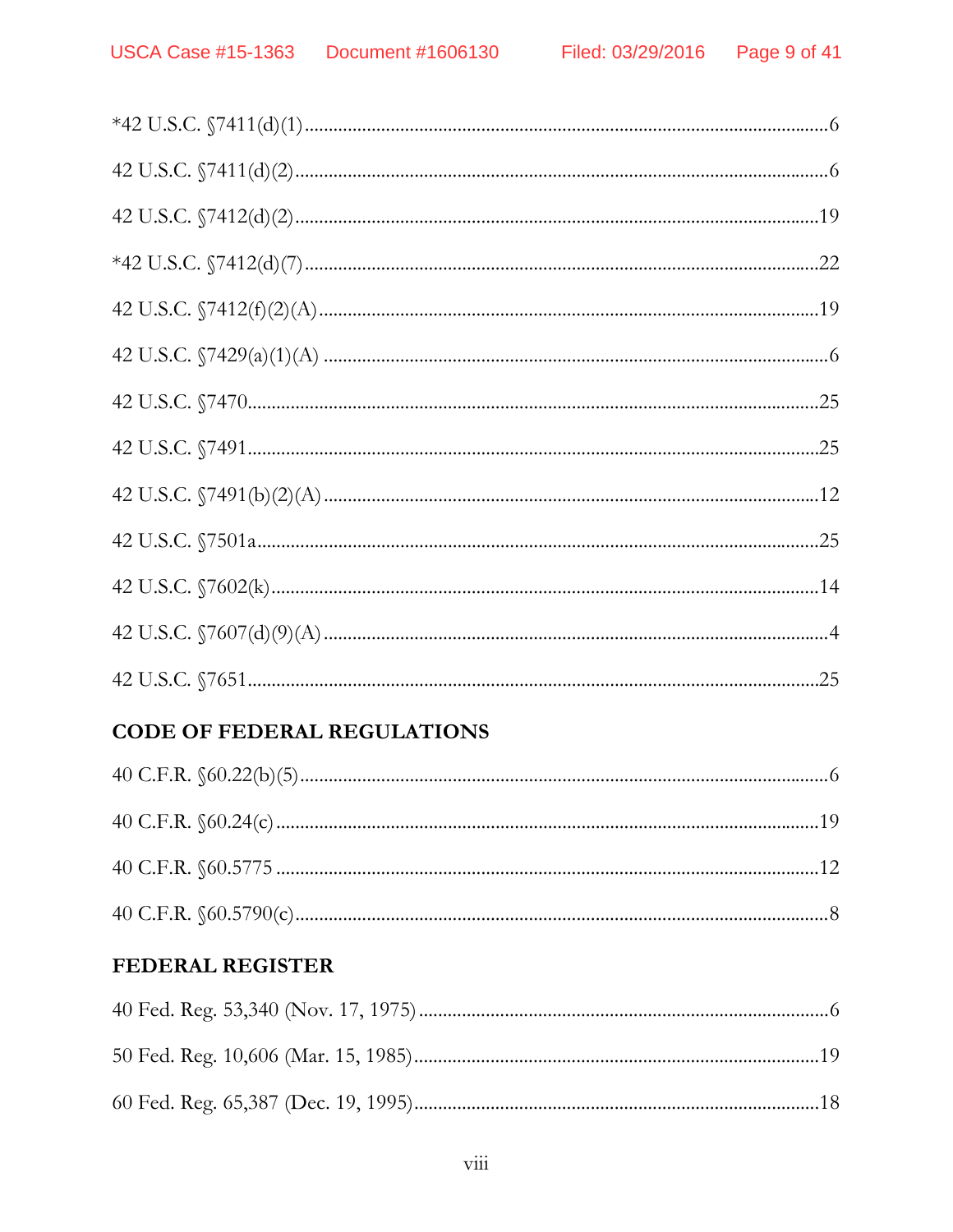| 14, 15, 16, 18, 19, 22, 23, 24, 27 |
|------------------------------------|

# **LEGISLATIVE HISTORY**

| H.R. 3030, 101st Cong. §301 (1989),                                         |
|-----------------------------------------------------------------------------|
|                                                                             |
|                                                                             |
|                                                                             |
| <b>OTHER AUTHORITIES</b>                                                    |
|                                                                             |
| Comments of Georgia Envtl. Prot. Div.,                                      |
| Comments of Louisiana Dept. of Envtl. Quality,                              |
| EPA, Legal Memorandum Accompanying Clean Power Plan                         |
| Richard L. Revesz, et al., Familiar Territory: A Survey of Legal Precedents |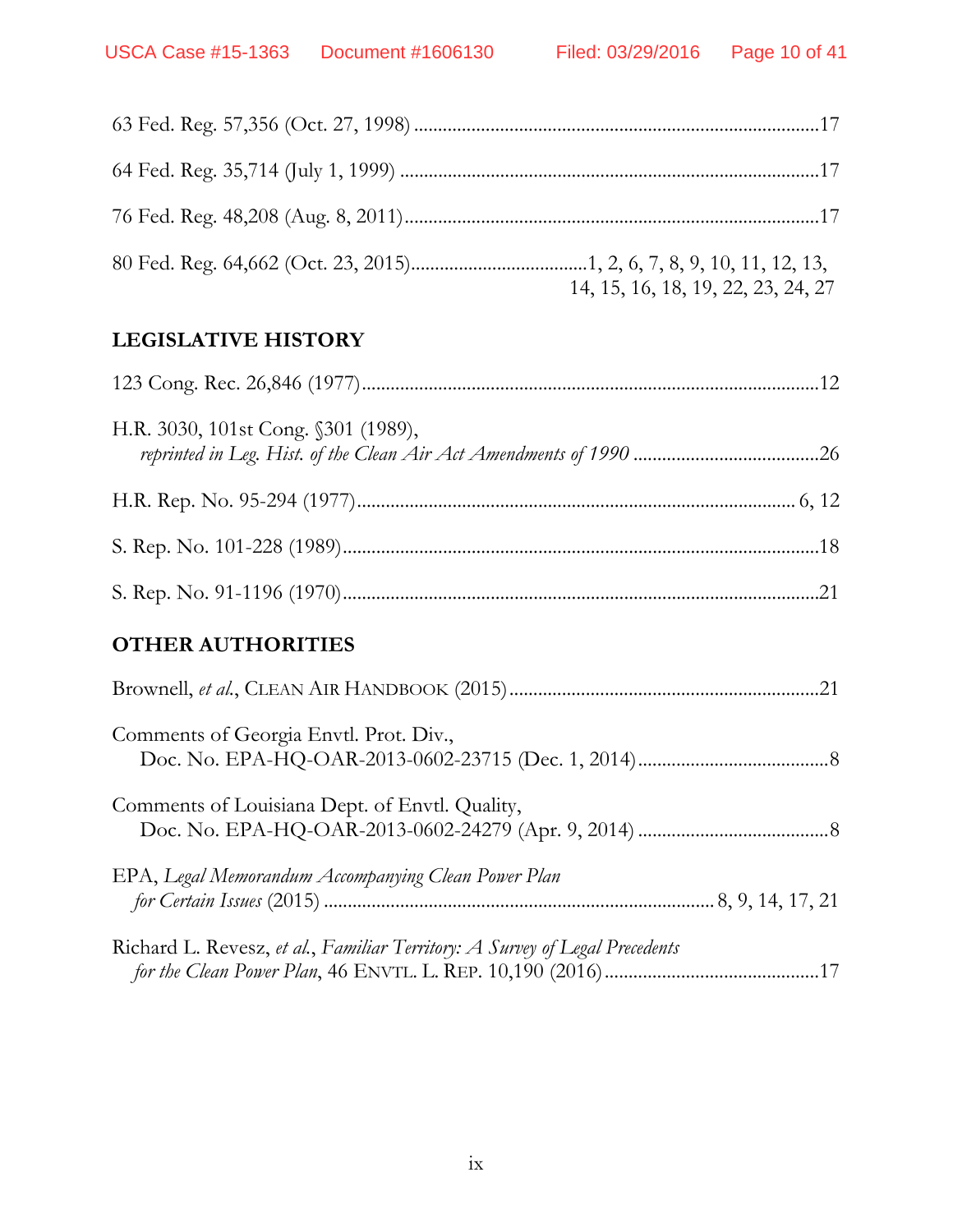# **GLOSSARY**

| CO <sub>2</sub> | Carbon Dioxide                         |
|-----------------|----------------------------------------|
| <b>EPA</b>      | <b>Environmental Protection Agency</b> |
| <b>HAP</b>      | Hazardous Air Pollutant                |
| JA              | Joint Appendix                         |
| <b>NAAQS</b>    | National Ambient Air Quality Standards |
| <b>UARG</b>     | Utility Air Regulatory Group           |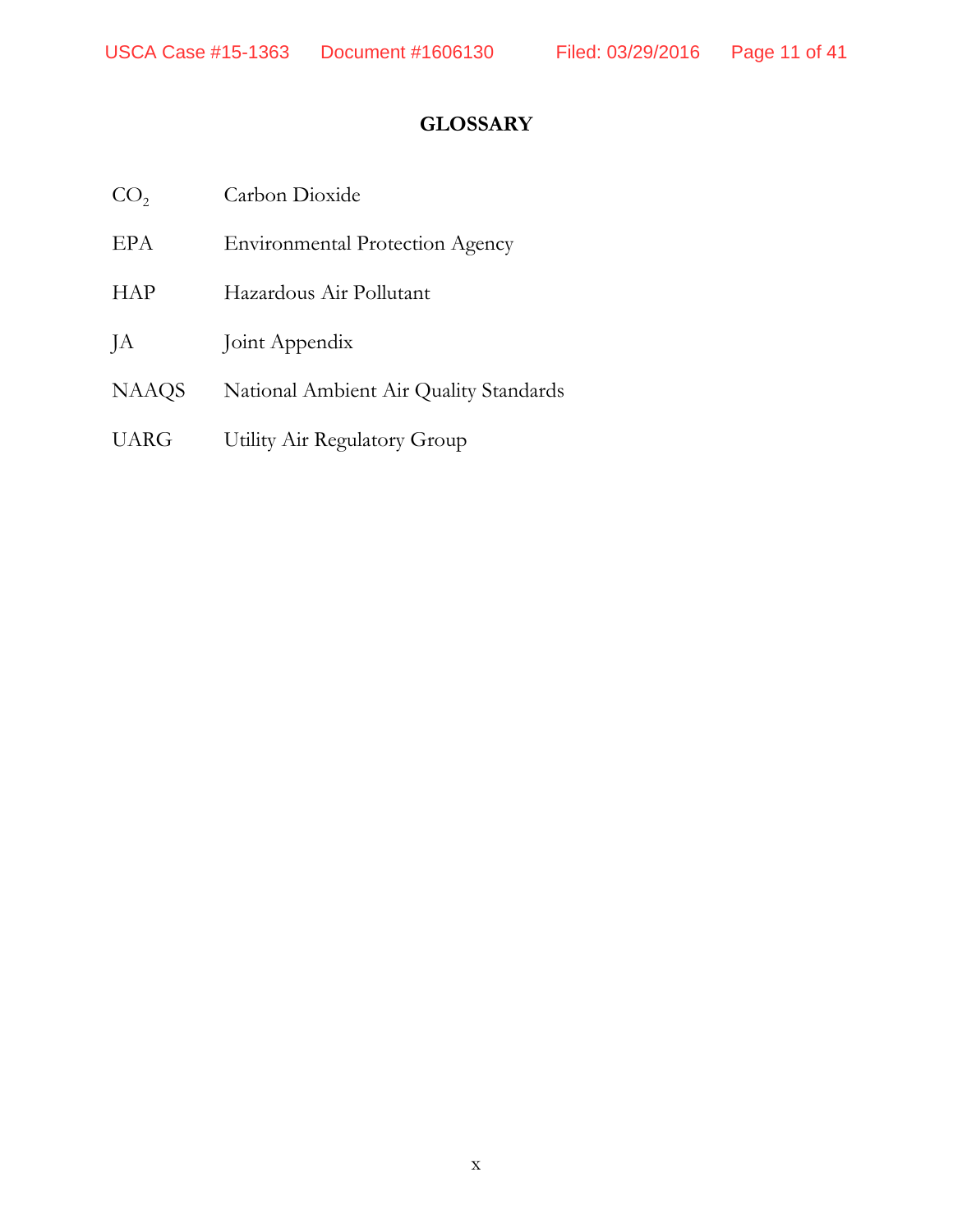#### **INTRODUCTION AND SUMMARY OF ARGUMENT**

Fossil fuel-fired power plants are the country's largest sources of carbon dioxide  $(CO<sub>2</sub>)$  pollution, exceeding even the "enormous quantity" emitted by the transportation sector. *Massachusetts v. EPA*, 549 U.S. 497, 524-25 (2007). That pollution is destabilizing the climate that supports human civilization and all life, posing a dire threat to public health and welfare. Higher temperatures worsen deadly heatwaves, promote the spread of insect-borne diseases, intensify storms and flooding that cause death and injury and enormous property damage, and deepen droughts that threaten crops and water supplies. These harmful impacts are already occurring in the United States, and they disproportionately affect children, the elderly, low-income populations, communities of color, and indigenous populations worldwide.

The Clean Power Plan, 80 Fed. Reg. 64,662 (Oct. 23, 2015) (JA\_\_) ("Rule"), is a reasonable exercise of the Environmental Protection Agency's mandate to reduce that threat under  $$111(d)$  of the Clean Air Act, which "speaks directly" to  $CO<sub>2</sub>$ emissions from existing power plants, and "delegate[s] to EPA the decision whether and how to regulate" those emissions. *Am. Elec. Power Co. v. Connecticut* ("*AEP*"), 131 S. Ct. 2527, 2530, 2538 (2011). The Rule is highly cost-effective, well-suited to the regulated industry, and accommodating of industry and state requests for compliance flexibility.

This brief addresses Petitioners' broad statutory challenges to the Rule. Petitioners base those challenges on misrepresentations of the Rule's mechanics and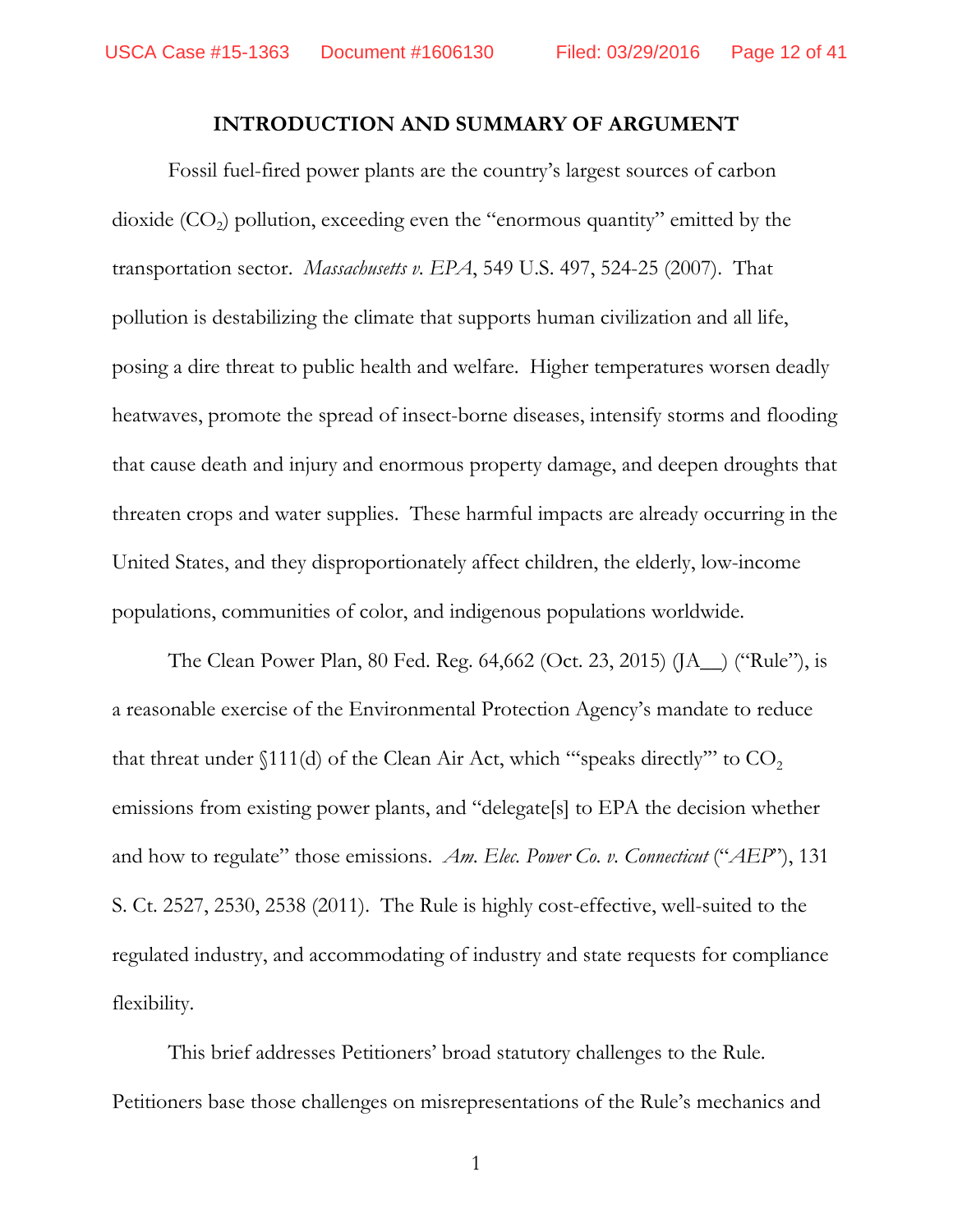erroneous claims that it requires a radical transformation of the power sector, employs an unprecedented standard-setting approach, and encroaches on state authority. These claims have no merit.

In fact, the Rule reflects the predominant approach to reducing power plant  $CO<sub>2</sub>$  emissions employed by companies and states across the country. The record shows that industry trends predating the Rule are driving cleaner electricity generation, moderating electricity demand, and reducing use of old, uneconomical coal plants. *See*, *e.g*., 80 Fed. Reg. 64,694-96. The Rule provides six years' lead time before emission reduction requirements begin gradually phasing in, and the pace of  $CO<sub>2</sub>$ reductions the Rule requires by 2030 is in line with the pace actually achieved by the industry in recent years. These readily achievable reductions are not too much to ask of an industry that contributes disproportionately to a grave public hazard.

The Rule is in keeping with a long line of power sector regulations that take account of the unique characteristics of the industry and its pollution. *See EPA v. EME Homer City Generation*, 134 S. Ct. 1584, 1594 (2014) (regulators "must account" for the characteristics of the pollution problem they face). The Rule achieves its pollution-reducing objectives at reasonable cost using flexible measures that are already widely used in the power industry. EPA has employed such measures in many regulations both to set emission targets and to ease compliance. Informed by how power plant operators serving an interconnected power grid actually reduce their  $CO<sub>2</sub>$ emissions, the Rule straightforwardly applies the statutory factors—the "degree of

2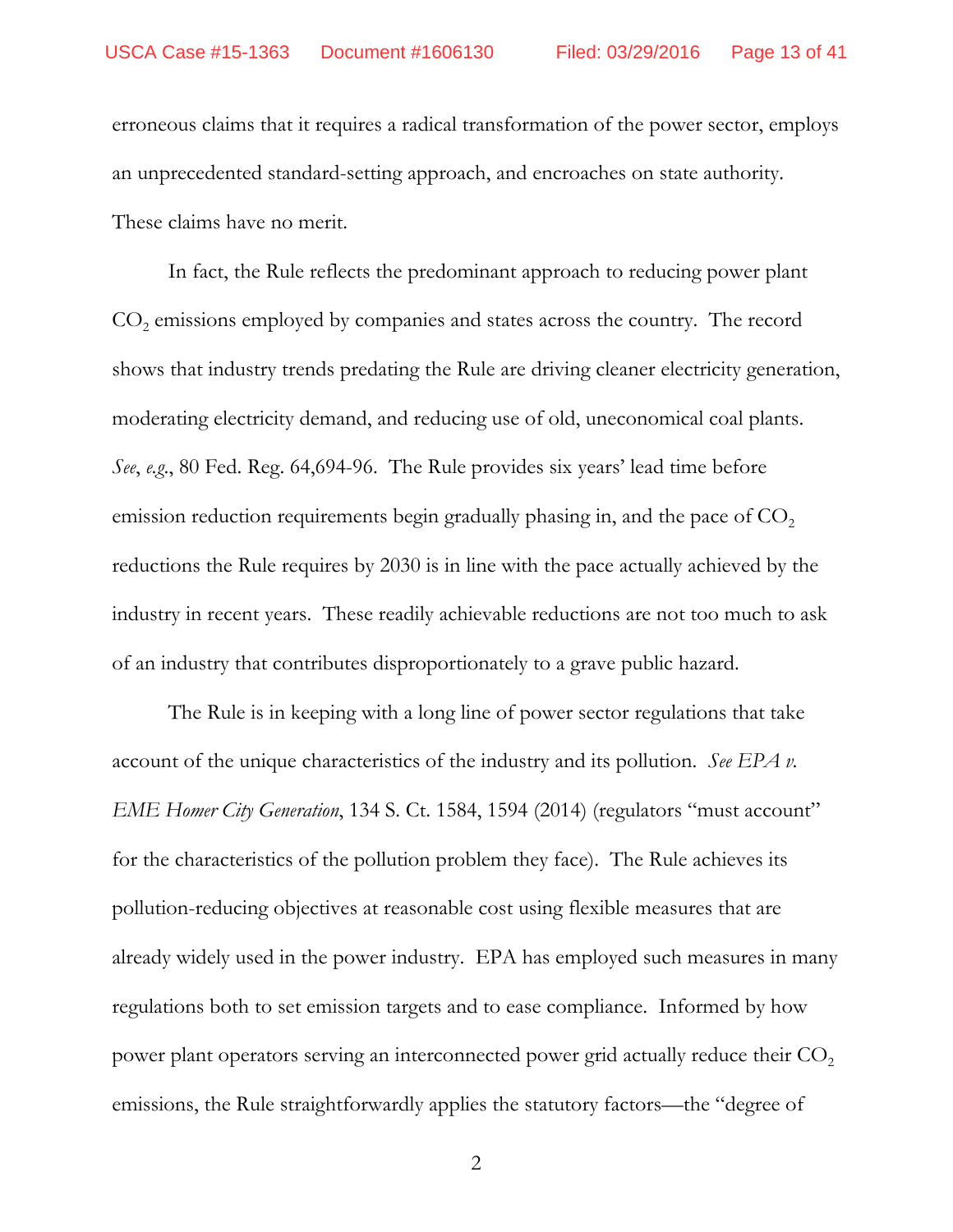emission limitation achievable" through the "best system of emission reduction which (taking into account the cost…and energy requirements) the Administrator determines has been adequately demonstrated," 42 U.S.C. §7411(a)(1), to arrive at an emission guideline in the familiar form of numerical emission performance rates.

Because the Rule implements a statute that "speaks directly" to power plant emissions, *AEP*, 131 S. Ct. at 2530, and involves only "moderately increasing the demands EPA (or a state permitting authority) can make of entities already subject to its regulation," *Util. Air Regulatory Grp. v. EPA* ("*UARG*"), 134 S. Ct. 2427, 2448 (2014), the extraordinary "clear statement" rules and faux constitutional objections with which Petitioners attempt to bolster their weak statutory case do not apply. Instead, normal administrative law principles govern, including customary respect for the administering agency's expert judgment.

Petitioners' alternative contention—that EPA lacks authority to regulate  $CO<sub>2</sub>$ emissions from power plants under §111(d) because the agency has regulated power plants' emissions of hazardous air pollutants such as mercury under §112—conflicts with the statute's text and design.

Petitioners' various legal arguments ultimately have one goal: hobbling EPA's ability under the Clean Air Act to reduce  $CO<sub>2</sub>$  emissions from even the largest sources. Despite years of industry demands for flexible implementation measures, they attack a Rule that achieves emission reductions at lower cost than would less flexible alternatives. Just as in *EME Homer City*, the challengers here rely on strained

3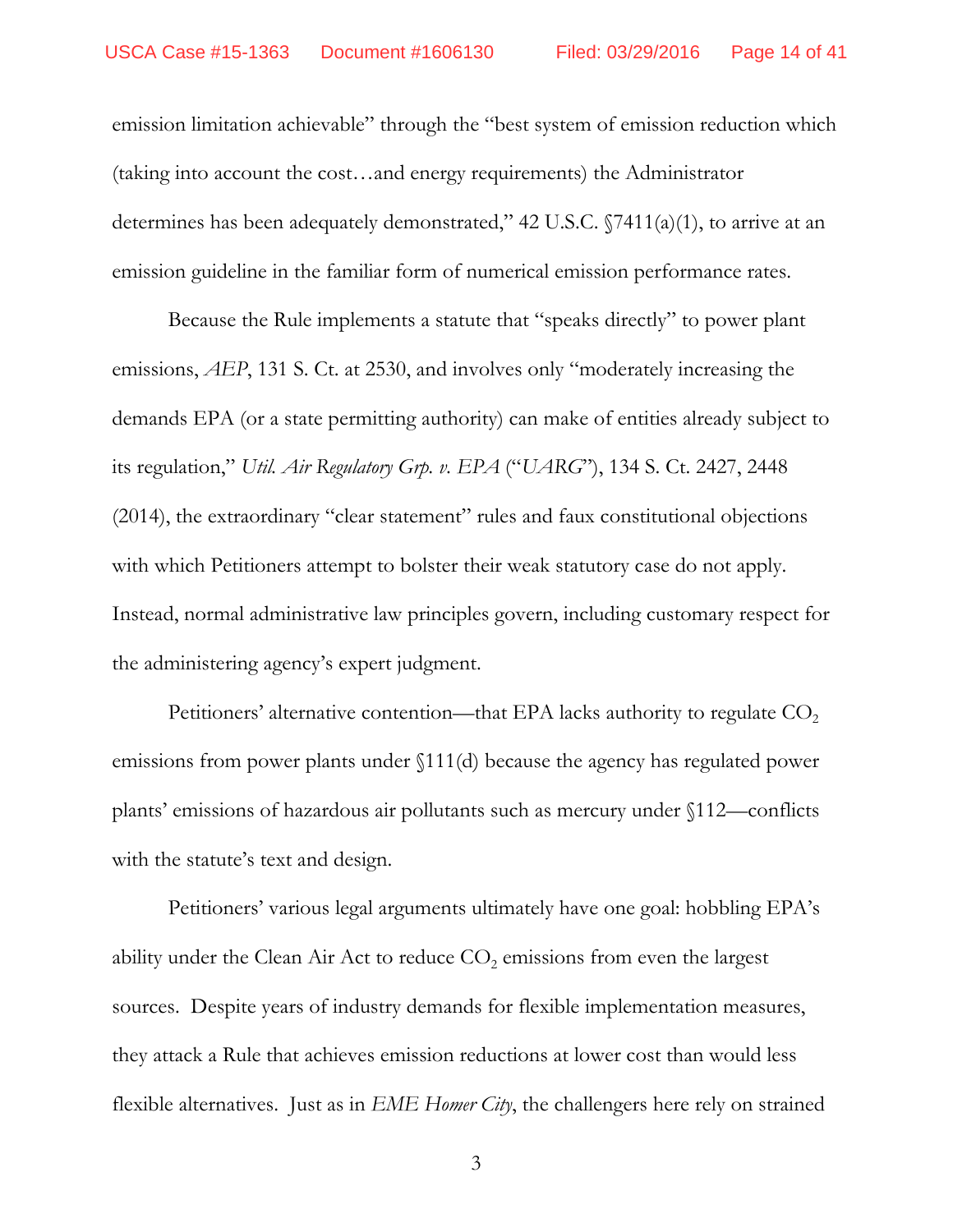arguments not grounded in statutory text that would, perversely, force EPA toward a less workable, more costly regulatory approach. 134 S. Ct. at 1606-07.

#### **STATEMENT OF THE CASE**

We adopt EPA's Statement of the Case. EPA Br. 6-21.

#### **STANDARD OF REVIEW**

 In adopting the Rule, EPA has adhered to terms of the Clean Air Act that are clear and has reasonably interpreted ambiguous terms. *See Chevron U.S.A. v. Nat. Res. Def. Council*, 467 U.S. 837 (1984). EPA's factual and technical determinations are neither arbitrary nor capricious, 42 U.S.C. §7607(d)(9)(A), and indeed such determinations merit "special deference" when based on evaluation of complex data within the agency's expertise. *Nat'l Ass'n for Surface Finishing v. EPA*, 795 F.3d 1, 7 (D.C. Cir. 2015).

 Petitioners' claims that this familiar deferential framework does not apply are meritless, *see* EPA Br. 40-44, and foreclosed by *AEP*, 131 S. Ct. at 2538-39 (noting that the "complex balancing" Congress "entrusts" to EPA includes consideration of "the environmental benefit potentially achievable, our Nation's energy needs and the possibility of economic disruption"). Congress has "designated an expert agency, here, EPA, as best suited to serve as primary regulator of greenhouse gas emissions" under §111(d). *Id.* at 2539-40 (citing *Chevron*, 467 U.S. at 865-66).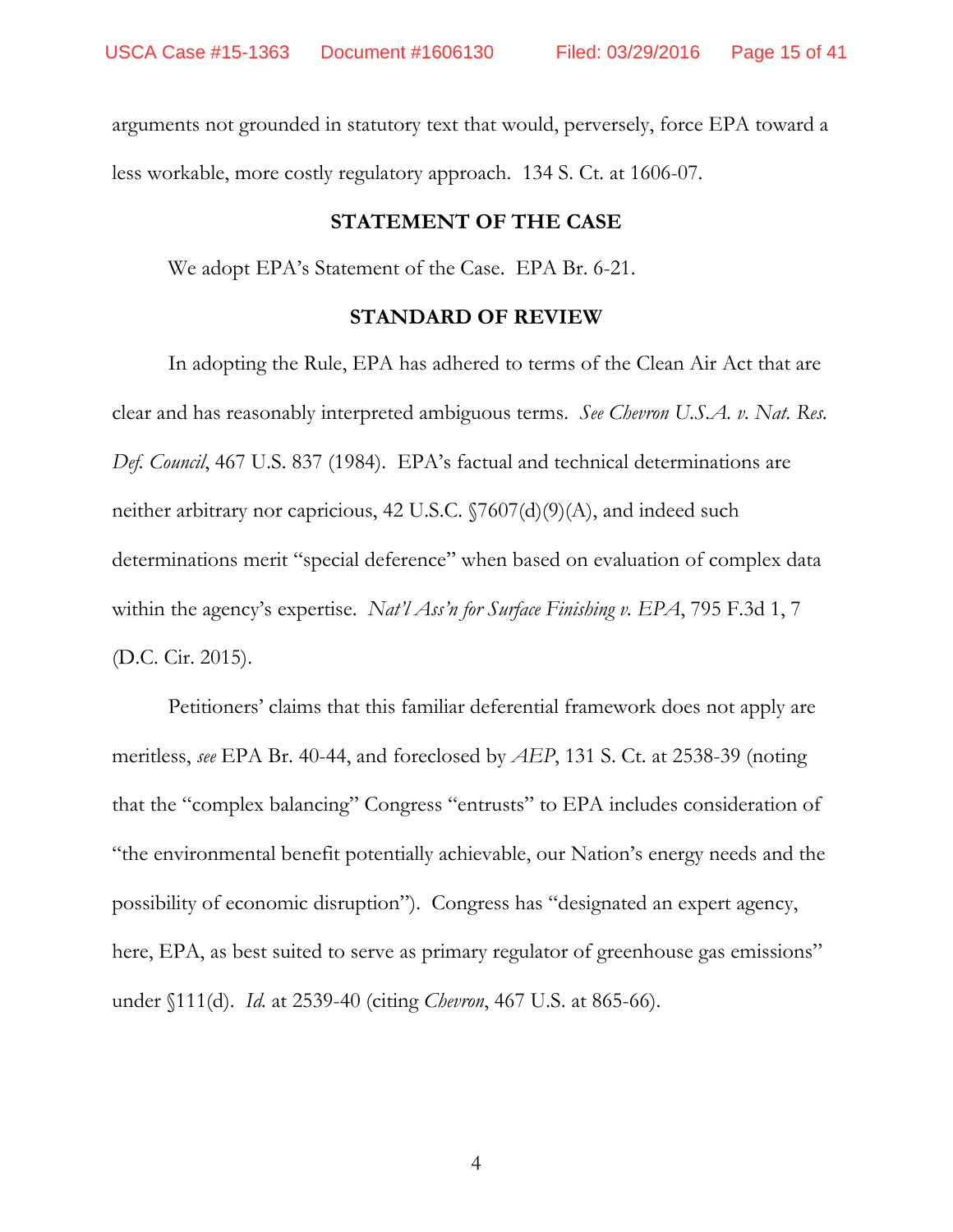USCA Case #15-1363 Document #1606130 Filed: 03/29/2016 Page 16 of 41

#### **ARGUMENT**

### **I. EPA'S EMISSION GUIDELINES ARE LAWFUL AND REASONABLE**

In developing the Rule, EPA carried out its core Clean Air Act role to limit dangerous air pollution, using cost-effective tools employed in prior power sector regulations and relying on emissions-reducing measures already widely used in the industry. Far from Petitioners' grim portrayal, the Rule's eminently achievable targets reinforce existing market trends and give the industry extensive lead time. The Rule provides each plant an array of compliance options that industry and states advocated during the rulemaking, gives states wide implementation flexibility (as well as the option to stand aside), and achieves more pollution reduction at lower cost than the restrictive approach Petitioners now advocate. Petitioners' briefs distort the statute, the Rule, and the history of power sector regulation, and their arguments have no merit.

## **A. The Statute Authorizes EPA to Determine the Degree of Emission Limitation Required From Existing Sources**

Section 111 "delegate[s] *to EPA* the decision whether and how to regulate" power plant CO<sub>2</sub> emissions. *AEP*, 131 S. Ct. at 2538 (emphasis added). Section 111 and its longstanding implementing regulations provide for EPA to issue emission guidelines reflecting the degree of emission reduction achievable by existing power plants through application of the best system of emission reduction that the Administrator determines is adequately demonstrated, considering costs, energy

5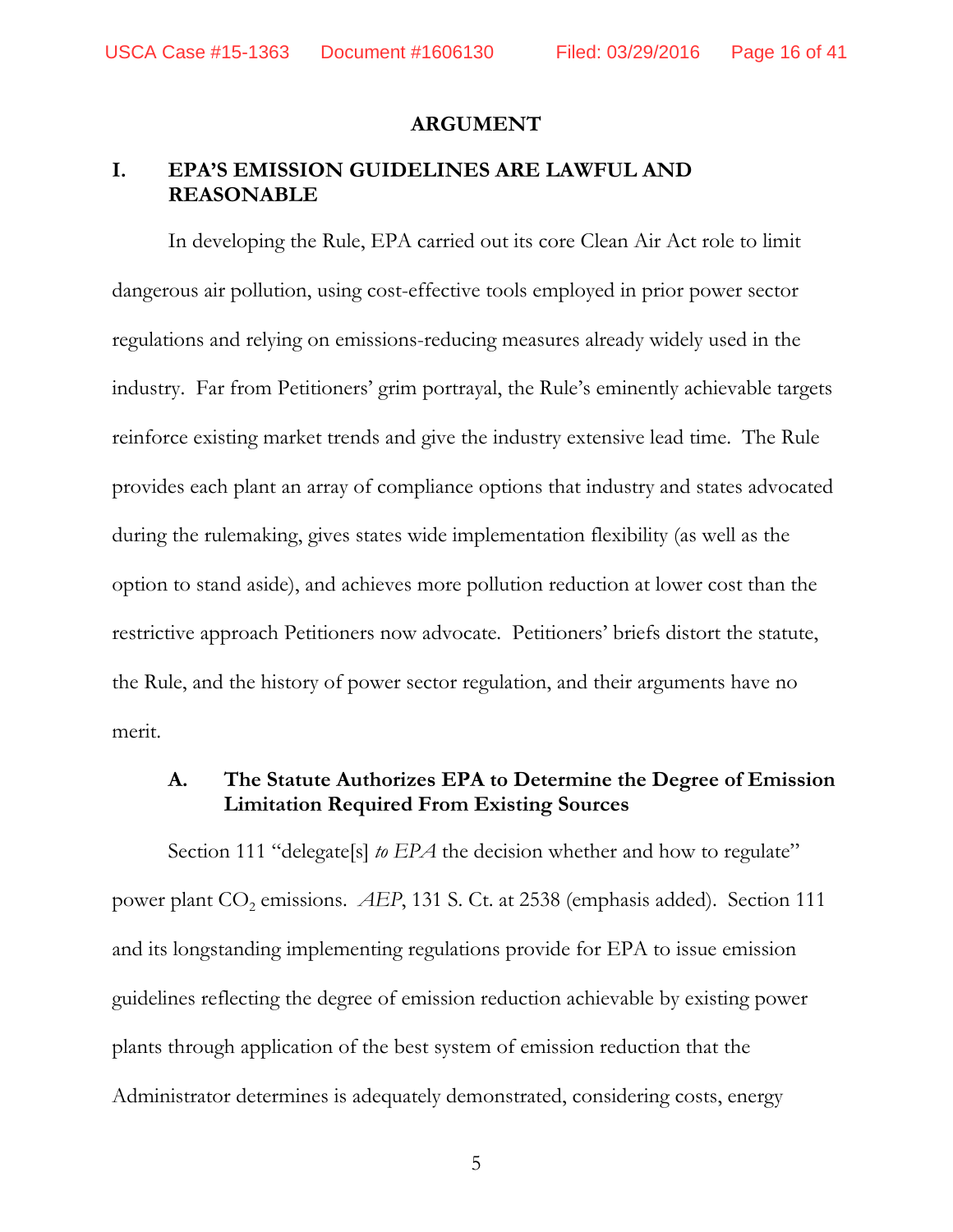-

requirements, and other enumerated factors. 42 U.S.C. §§7411(a)(1), 7411(d)(1); 40 C.F.R.  $\delta$ 60.22(b)(5); EPA Br. 7-8.<sup>1</sup> As under  $\delta$ 110 of the Act, states then may adopt plans that set standards of performance for existing power plants consistent with the emission guidelines. EPA must approve state plans that are "satisfactory" and issue federal plans for states that choose not to submit plans. 42 U.S.C. §7411(d)(2). The emission guidelines provide the substantive criterion for determining whether a state plan is satisfactory. 40 Fed. Reg. 53,342/3; 80 Fed. Reg. 64,759/1. As shown below, the Rule gives both states and sources great flexibility in determining how to achieve the pollution reductions the emission guidelines specify. *See also* EPA Br. 16-19, 58- 59, 74-76.

# **B. EPA Reasonably Applied the Statutory Factors to Determine the Degree of Emission Limitation Required from Existing Power Plants**

The Rule reflects a reasonable application of §111's terms. In defining the "best system of emission reduction," EPA took account of the unique characteristics of CO2 pollution and the electric power industry. 80 Fed. Reg. 64,723-24, 64,733-35. Because  $CO<sub>2</sub>$  mixes evenly in the atmosphere, a ton of emission reductions from any

<sup>1</sup> *See* 40 Fed. Reg. 53,340, 53,342-43 (Nov. 17, 1975) (JA\_\_). Congress approved of EPA's emission guideline regulations in the 1977 legislative history and the 1990 amendments. *See* H.R. Rep. No. 95-294, 195 (May 12, 1977) (JA\_\_); 42 U.S.C.  $\sqrt{7429(a)(1)(A)}$  (requiring EPA to establish guidelines for incinerators under  $\sqrt{111(d)}$ and 129).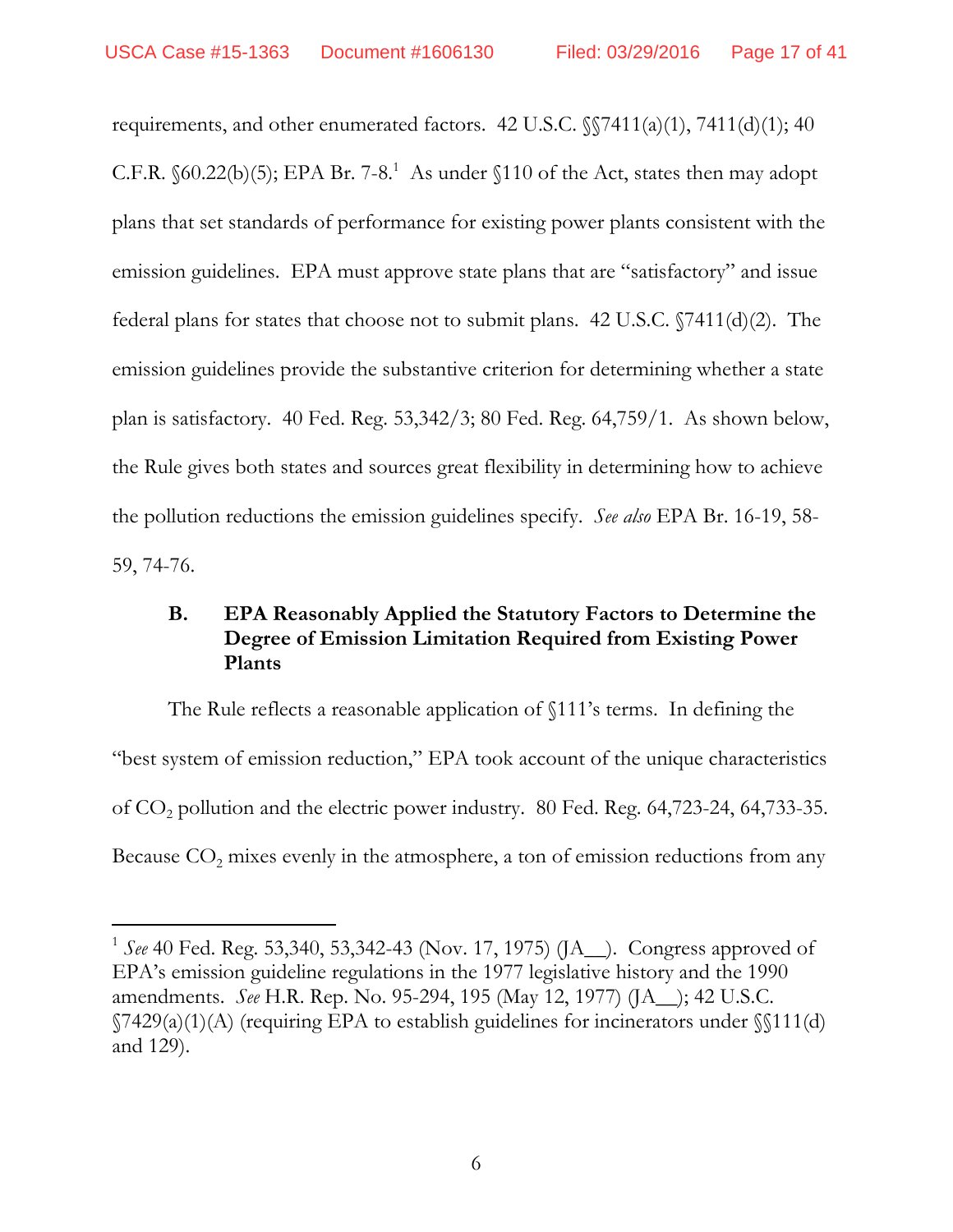plant provides equal climate benefit. *Id*. 64,725-26. Power plants—both those that emit  $CO<sub>2</sub>$  and those that do not—are part of an interconnected electric grid and are jointly operated to supply exactly the amount of electricity demanded at any given time. *Id*. 64,691-93. Increased generation by one plant necessarily causes decreased generation by other plants. Power companies and grid operators routinely shift generation among facilities to meet demand subject to economic and environmental constraints. *Id*. 64,728-29. *See also Fed. Energy Regulatory Comm'n v. Elec. Power Supply Ass'n* ("*EPSA*"), 136 S. Ct. 760, 768 (2016) ("[E]lectricity flows…through an interconnected grid of near nationwide scope.").

Based on these characteristics, EPA concluded that the  $CO_2$ -emitting electric generating units covered by the Rule can achieve meaningful and cost-effective emission reductions through a combination of measures (called "building blocks") already in widespread use in the power sector: improving coal unit efficiency (heat rate) (building block 1); increasing generation by existing lower-emitting units (natural gas combined cycle plants) (building block 2); and increasing generation by new zeroemitting units (e.g., wind turbines and solar plants) (building block 3). 80 Fed. Reg. 64,745/1. Because power plants are interconnected and the amount of electricity needed is fixed by market demand, expanding generation by lower- or zero-emitting facilities cuts emissions from higher-emitting regulated units by reducing their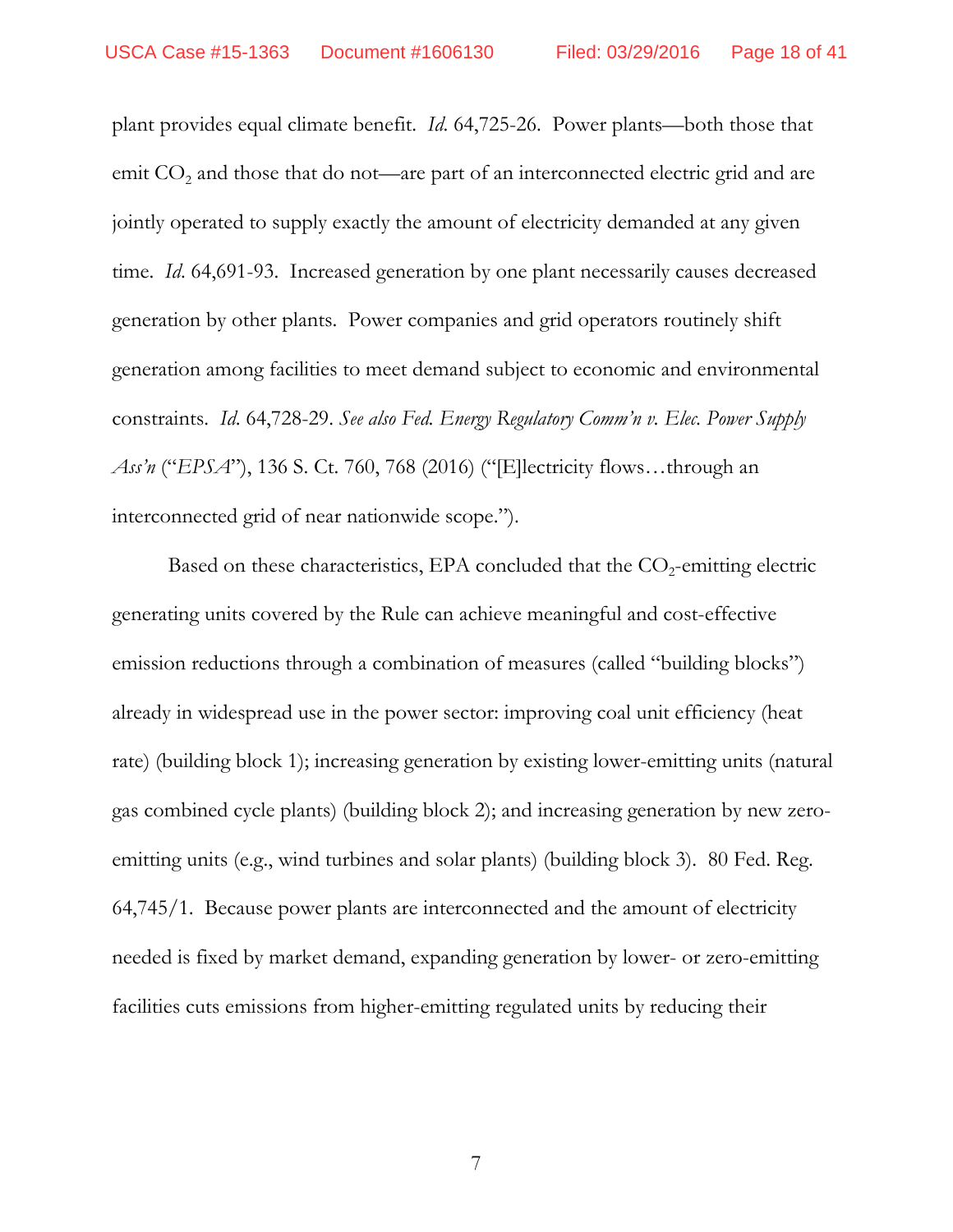generation. *Id.* 64,677-78. Numerous states<sup>2</sup> and power companies<sup>3</sup>—including many Petitioners here—filed comments acknowledging the efficacy of the building block measures and supporting their use to comply with the Rule.

EPA then applied this best system of emission reduction to derive the Rule's "chief regulatory requirement": two national emission performance rates—one for fossil steam plants (primarily coal units) and one for combined cycle natural gas plants—expressed in pounds of  $CO<sub>2</sub>$  emissions per megawatt-hour of generation, and phased in gradually between 2022 and 2030. 80 Fed. Reg. 64,811-12. EPA determined that affected coal- and gas-fired units could achieve the applicable performance rate by improving thermal efficiency (building block 1) and using "emission rate credits" from expanded lower-emitting or new zero-emitting generation (building blocks 2 and 3) to reduce their "adjusted  $CO<sub>2</sub>$  emission rate" to the limit. *Id.*; 40 C.F.R. §60.5790(c). EPA explained that each unit has multiple ways to acquire emission rate credits: by shifting generation within a company's portfolio,

-

<sup>2</sup> *See* 80 Fed. Reg. 64,733, n.380 (collecting comments from many states, including multiple petitioners, supporting emissions trading as means of compliance); *see, e.g.*, Georgia Comments 21, Doc. No. EPA-HQ-OAR-2013-0602-23715 (Dec. 1, 2014) (JA\_\_) (requesting compliance credit for out-of-state renewable energy programs); Louisiana Comments 2, Doc. No. EPA-HQ-OAR-2013-0602-24279 (Apr. 9, 2014) (JA\_\_) (requesting compliance credit for renewable generation and regional approaches). *See also* EPA Br. 47-48.

<sup>3</sup> EPA, *Legal Memorandum Accompanying Clean Power Plan for Certain Issues*, 14-18 (2015) (JA\_\_) (hereinafter "Legal Memo") (power industry comments encouraging EPA to consider "the role of fuel-switching to natural gas, plant retirements, and growing renewable energy" to reduce  $CO<sub>2</sub>$  emissions from the source category).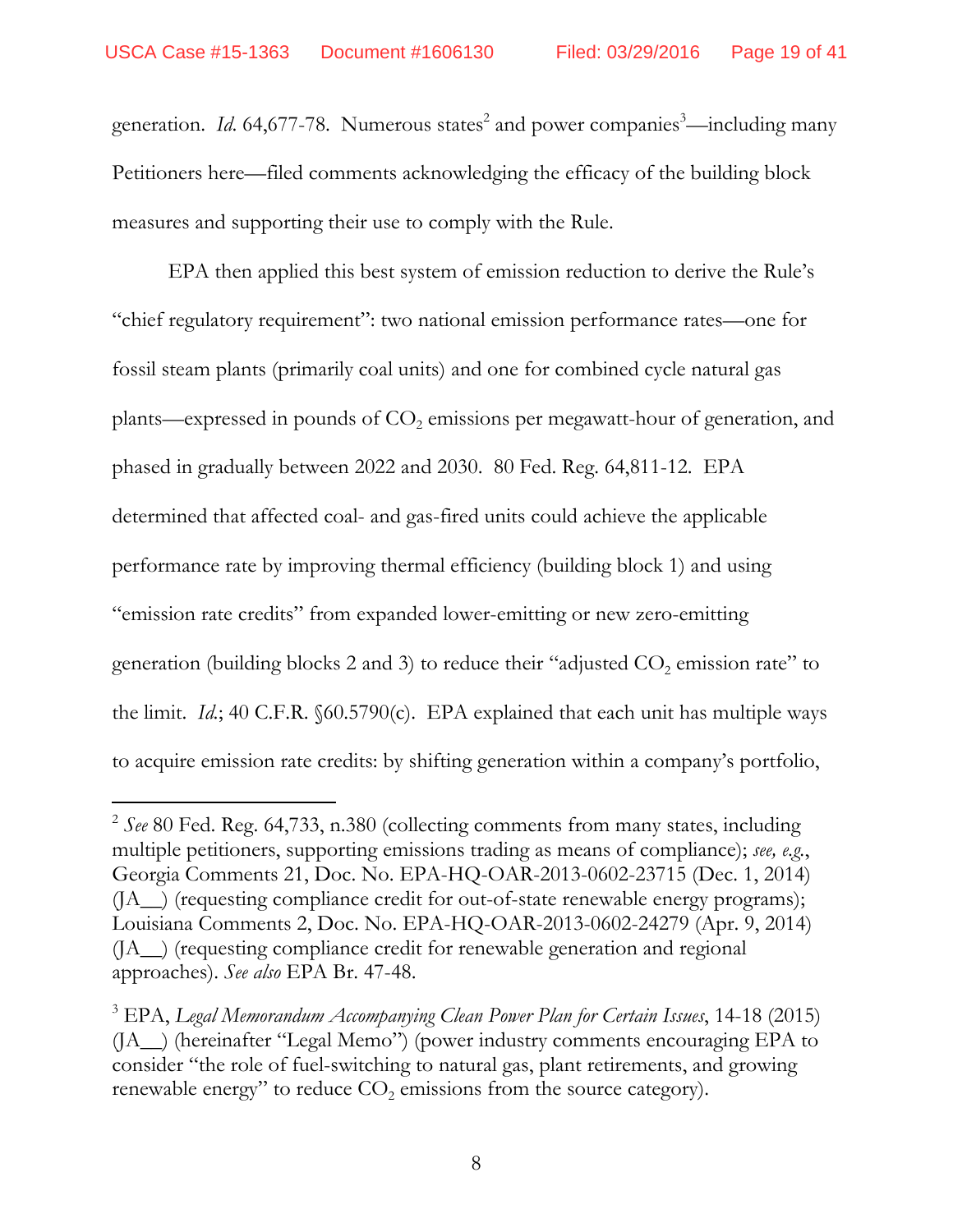building eligible facilities, contracting for credits from another company, or purchasing credits in a trading market. 80 Fed. Reg. 64,752; Legal Memo 137-48.

EPA supported the achievability of these regulatory requirements with exhaustive technical analyses. *See* EPA Br. 12-15, 117-40. For example, the agency carefully assessed how much existing coal units can reduce emissions through heatrate improvements, how much existing natural gas units can increase generation, and how rapidly technologies like wind and solar generation can expand. EPA's assessment considered a wide range of technical, cost, environmental, and energy implications, as required by §111, and carefully considered electric service reliability, infrastructure needs, resource availability, and many other factors. 80 Fed. Reg. 64,787, 64,795, 64,800-03, 64,806-11.

The Rule reflects demonstrated trends and practices. As EPA learned through extensive outreach and fact-gathering, the power industry is already achieving reductions at a pace in line with EPA's targets. *See* EPA Br. 18-19. The agency found that "lower-emitting [natural gas combined cycle] generation and renewable generation have increased, and projected future trends are for continued increases." 80 Fed. Reg. 64,725/2. From 2005 to 2014, "coal-fired generation declined at a rate that was greater than the rate of reduced coal-fired generation…expect[ed] from this rulemaking from 2015 to 2030." *Id.* 64,785/1. EPA also found that zero-emitting generation is expanding rapidly as costs are declining. *Id.* 64,803-04. State- and company-based CO<sub>2</sub> reduction initiatives are reinforcing these market trends. *Id.* 

9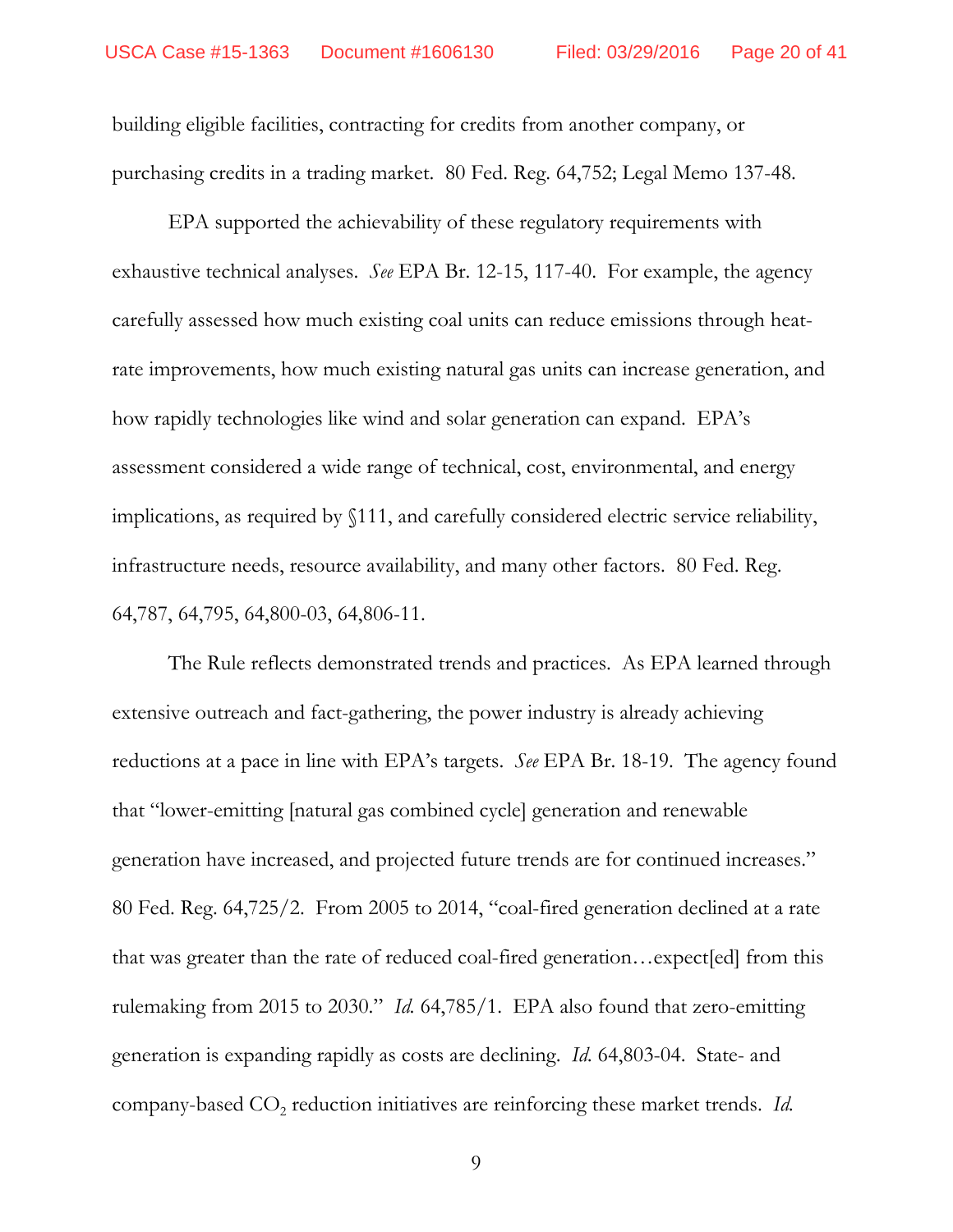64,725/1 (citing exhaustive review of utility resource plans). The agency reasonably and appropriately accounted for projected market trends, practical industry realities, and "market-generated innovation[s]," *EPSA*, 136 S. Ct. at 779, in determining the best system of emission reduction.<sup>4</sup> Considering all the relevant factors, EPA reasonably determined that the two national emission performance rates are achievable through adequately demonstrated measures.

Contrary to Petitioners' claim that the Rule's rates are unachievable, EPA assessed the building block measures conservatively—a level it considered "a reasonable degree of stringency," not "the maximum possible degree." 80 Fed. Reg. 64,718/1. For example, EPA assessed achievable emission reductions separately for three United States regions (the Eastern, Western, and Texas interconnections) and then based the national performance rates on the least stringent of these regional analyses. *Id*. 64,738/3. Further, many additional emission-cutting measures were not reflected in the "best system" but are available for compliance, such as demand-side energy efficiency programs, gas co-firing at coal plants, carbon capture and sequestration, and electricity transmission improvements. *Id*. 64,755-58.

-

<sup>4</sup> *See, e.g*., *Sierra Club v. Costle*, 657 F.2d 298, 339 (D.C. Cir. 1981) (upholding standards reflecting fuel market trends); *Portland Cement Ass'n v. EPA*, 665 F.3d 177, 190 (D.C. Cir. 2011) (upholding standards based on trend of newer units replacing older ones); *see also* 80 Fed. Reg. 64,784/2 (discussing §111 precedent).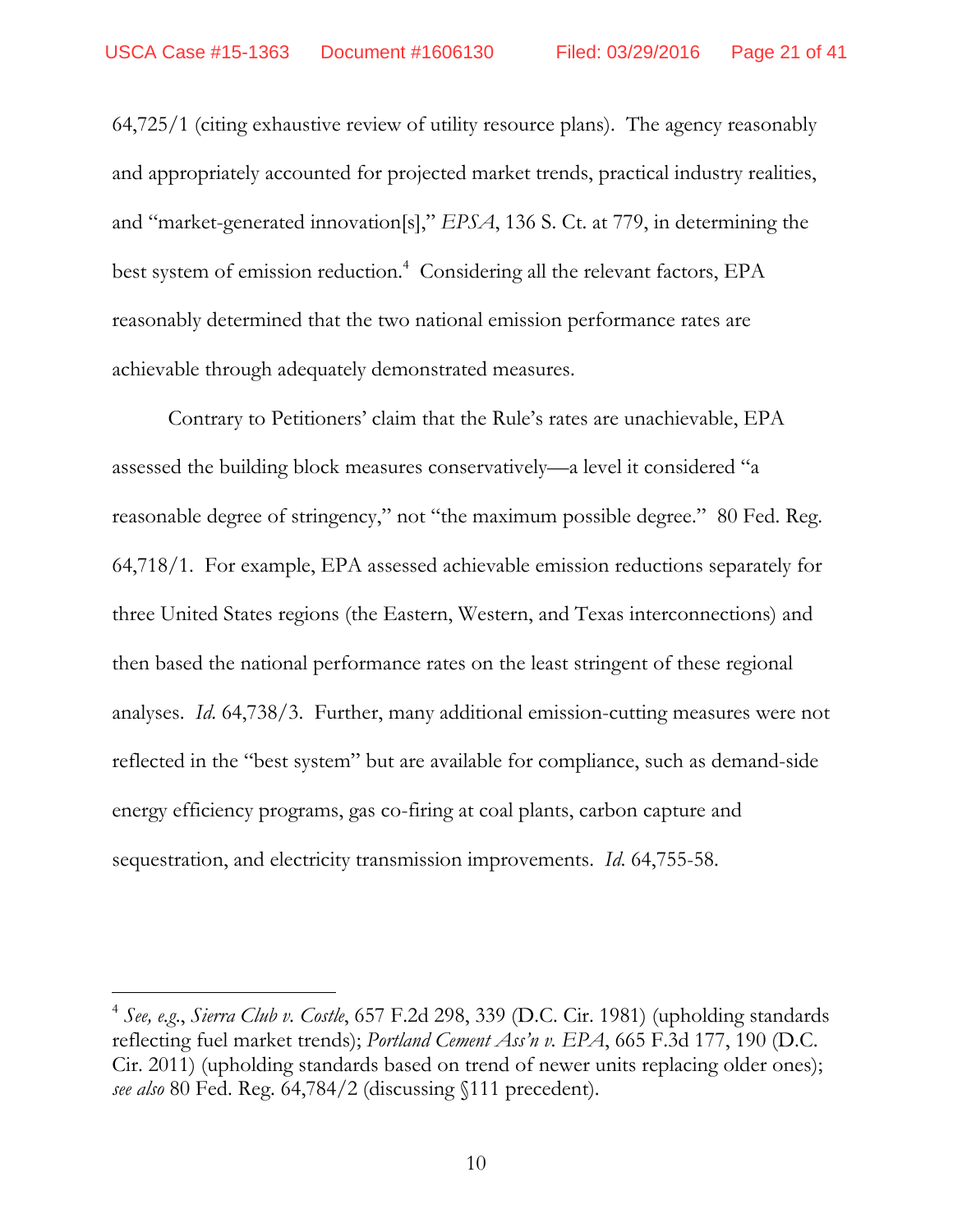# **C. Petitioners Rely on Invented Restrictions with No Basis in Statutory Text**

Petitioners assert that  $\int 111(d)$  "unambiguously forecloses" EPA, when determining the best system, from considering emission reductions achieved by shifting electricity generation from high-emitting to lower- and zero-emitting plants. They claim the only measures EPA may consider when determining the best system are those that occur at the "individual coal or gas-fired generating unit" using "control technologies and operating practices at the plants themselves." Core Br. 41-42, 48. The statutory text does not support the restrictions that Petitioners seek.

Congress intended §111 to cover a wide range of pollutants and source categories, and drafted it in broad terms so that EPA could most effectively reduce pollution using the "best" measures, so long as they are "achievable" and "adequately demonstrated," accounting for "cost" and "energy requirements." These are "the kinds of words that suggest a congressional intent to leave unanswered questions to an agency's discretion and expertise." *Catawba Cty. v. EPA*, 571 F.3d 20, 35 (D.C. Cir. 2009). Given the interconnected grid and global nature of  $CO<sub>2</sub>$  pollution, EPA appropriately answered these questions here.

Tellingly, Petitioners say nearly nothing about the central terms, "best system of emission reduction." The ordinary meaning of these words easily encompasses the measures the Rule identified for the power industry. Their breadth contrasts with other Clean Air Act provisions that expressly limit EPA to technologies installed at

11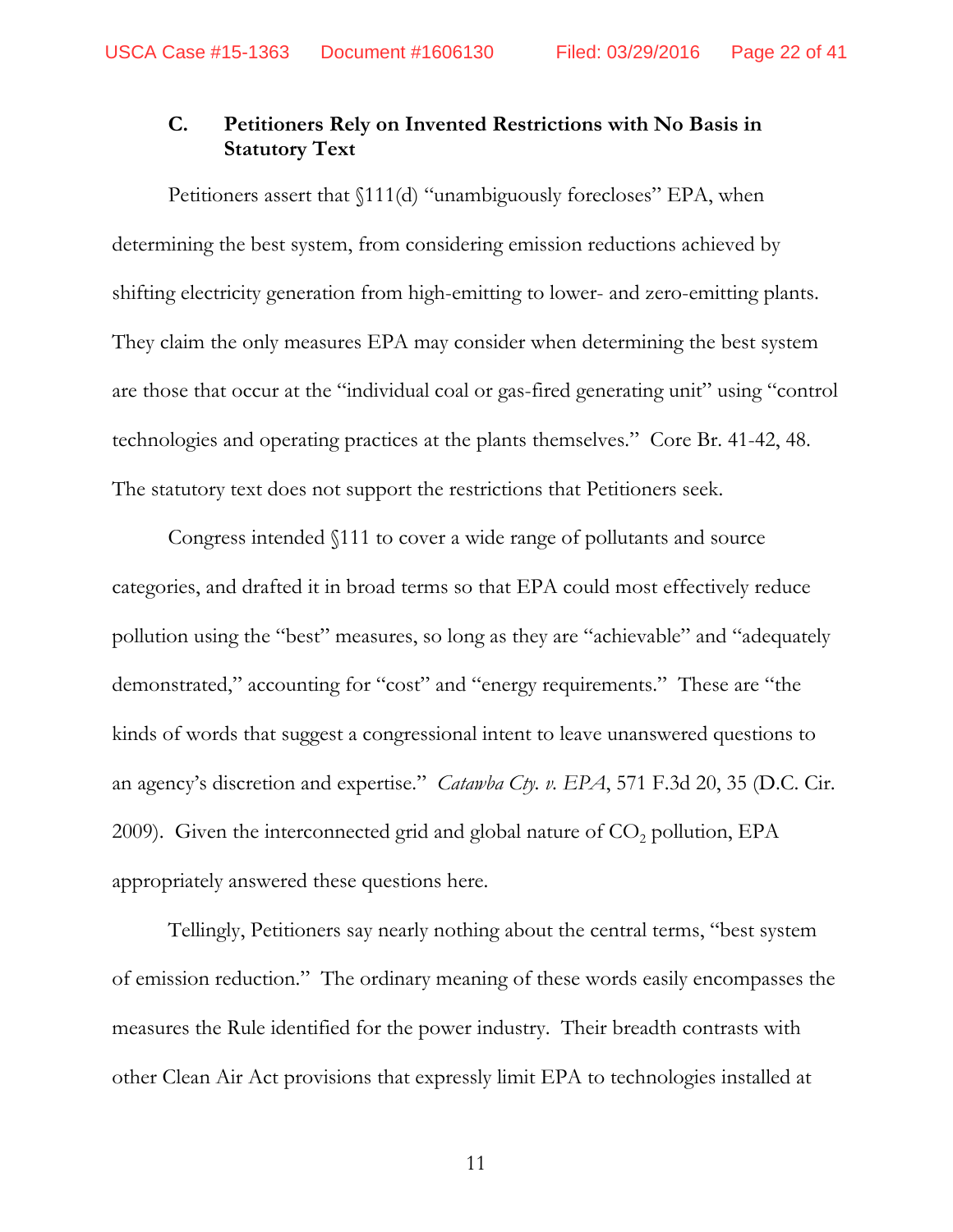the source. *See, e.g.,* 42 U.S.C. §7491(b)(2)(A) (standards based on "the best available *retrofit* technology…for controlling emissions *from such source*") (emphasis added); *see also* EPA Br. 50 & n.35 (citing additional examples).

Notably, §111(d) expressly references §110, another section authorizing use of state implementation plans to meet federal emission goals. Congress there specified that "economic incentives" such as "marketable permits" and "auctions" are available "control measures, means, or techniques."  $42 \text{ U.S.C. } \sqrt{7410(a)(2)(\text{A})}$ . Further, §111(a)(7) provides that a system of emission reduction may include "precombustion cleaning or treatment of fuels," measures that Congress recognized would take place outside the source. *See* 123 Cong. Rec. 26,846/2 (1977) (JA\_\_) (statement of Sen. Muskie) (EPA should credit precombustion fuel treatment processes, "whether or not undertaken by the source itself"). The legislative history underscores §111(d)'s breadth by emphasizing that standards for existing sources need "not necessarily [be] technological." H.R. Rep. No. 95-294 at 195 (1977); *see* 80 Fed. Reg. 64,702/1; *see also* 80 Fed. Reg. 64,764 (discussing Senate 1970 version of §111(d), which prevailed over House Bill that would have restricted performance standards to technical controls).

Petitioners' lead textual argument is that standards of performance must be "for" and "applicable…to" sources. Core Br. 41. But these terms indicate only that state plans must establish standards of performance for each affected source (as the Rule requires). *See* 40 C.F.R. §60.5775 (state plans must include emission standards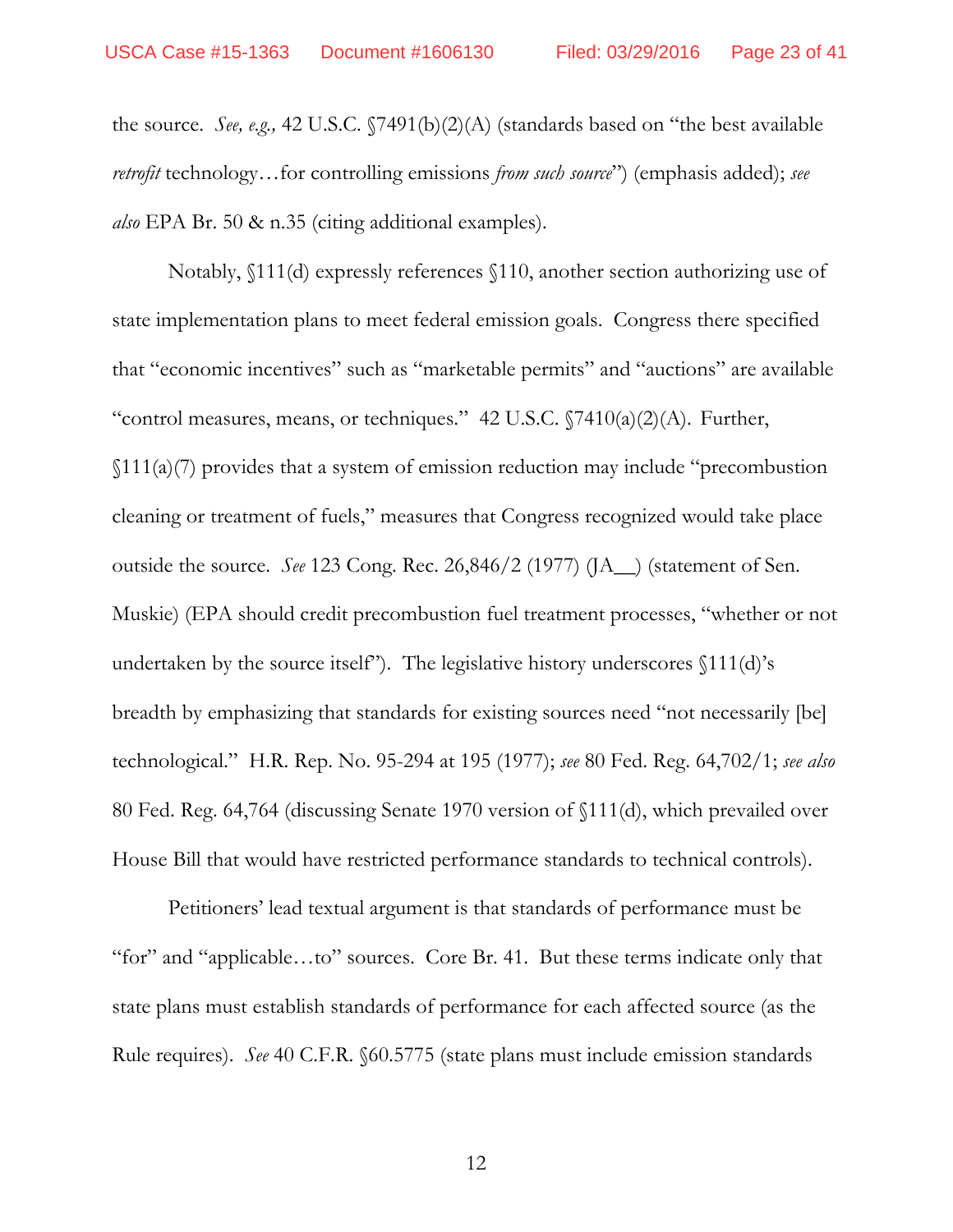"with respect to each affected EGU"). That a standard allows a source to use emission credits does not make the standard "inapplicable" to that source.

Likewise, EPA has not redefined "stationary source." Core Br. 42. Section 111(a)(3) defines a source as a "building, structure, facility, or installation," indicating the types of pollution-emitting *entities* subject to performance standards. 42 U.S.C. §7411(a)(3). This definition does not limit the *measures* that EPA may consider in setting emission guidelines for such entities.

Similarly weak is Petitioners' claim that EPA has conflated "owners and operators" with the source itself. Core Br. 43-45. The Rule plainly regulates the emissions of power plants. A power plant, however, is an inanimate object that cannot operate, let alone comply with a standard, absent action by its owner/operator. *See* 80 Fed. Reg. 64,767/3. The owner/operator always "controls" the source, 42 U.S.C. §7411(a)(5), routinely enters into arrangements with third parties to purchase on- or off-site emission control technologies (*e.g.*, scrubbers or fuel cleaning), and is legally responsible for compliance. For decades, EPA has held owner/operators responsible for acquiring emission credits, allowances, or other market-based instruments under rules that allow their use. 80 Fed. Reg. 64,772-73; *see also* 42 U.S.C. §7413.

Petitioners sophistically claim EPA is establishing invalid standards of "nonperformance" because they contemplate reduced utilization of some high-emitting sources. Core Br. 52. Under  $\{111(a)(1)$ , however, "standard of performance' means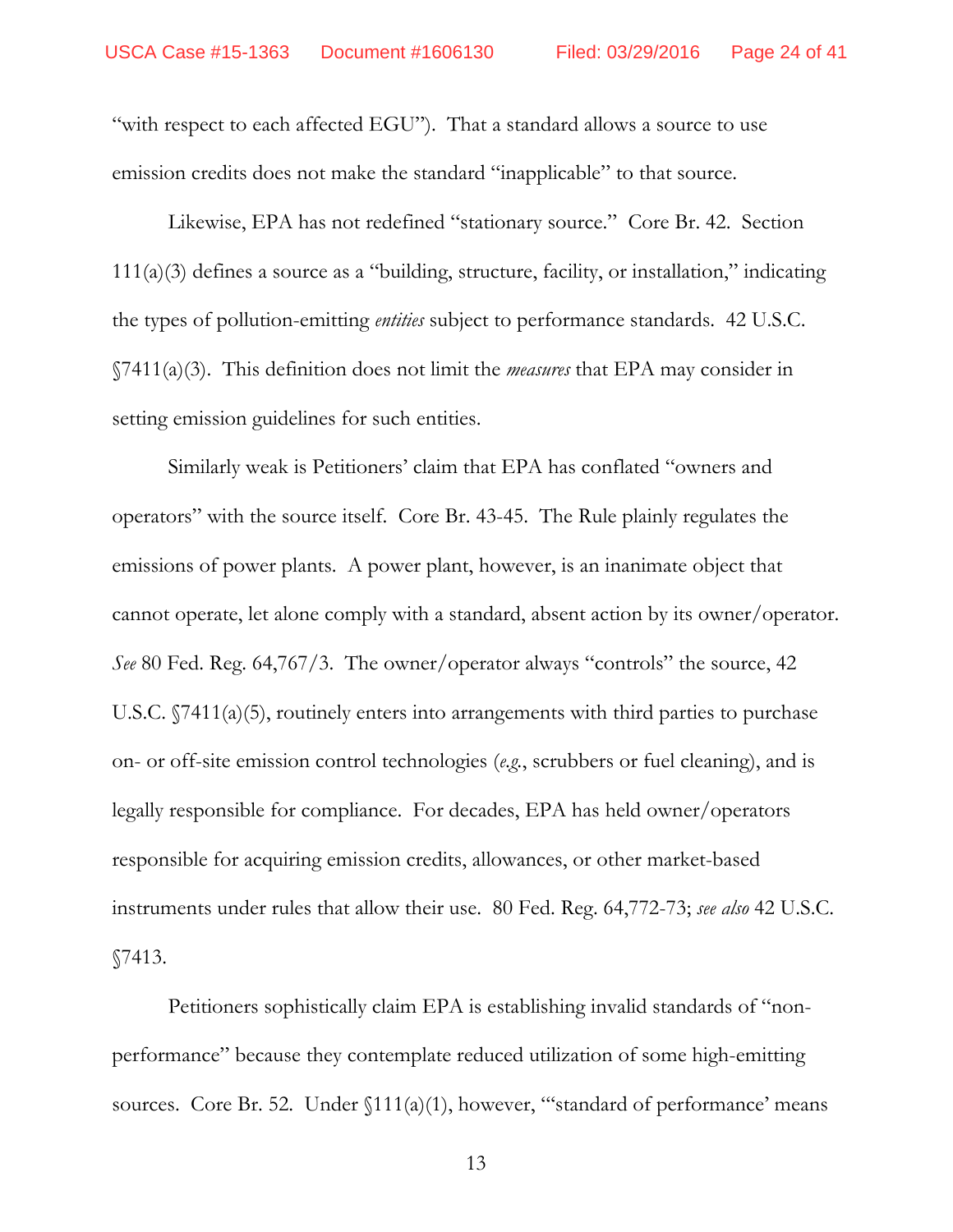a standard *for emissions of air pollutants* which reflects the degree of *emission limitation…*" (emphasis added). An "emission limitation" limits "the quantity, rate, or concentration of emissions." 42 U.S.C. §7602(k). Thus, a "standard of performance" governs a source's *emissions*—and consistent with this requirement, the emission performance rates in the EPA guidelines are denominated in pounds of  $CO<sub>2</sub>$  per megawatt-hour.

Moreover, it is common for pollution limits to result in lowered use of some sources, particularly in this industry. Emission limits internalize the costs of harmful pollution and can raise the operating costs of higher-emitting power plants, causing them to move down the dispatch order*. See* 80 Fed. Reg. 64,693, 64,734. Shifting generation toward lower-emitting electricity production has been the regular effect and often deliberate objective—of numerous Clean Air Act programs. *See*, *e.g.*, *id*. 64,772, 64,780-81; Legal Memo 62-82; *infra*, pp. 17 (discussing Cross-State Air Pollution Rule). Petitioners acknowledge, Core Br. 53, that the Rule allows a unit to operate at any level, so long as it meets the required standard of performance through on-site emission-reduction measures or emission rate credits. But the statute does not guarantee that sources subject to pollution standards will operate as much as in the past.

Petitioners wrongly claim the emission guidelines fail to require "continuous" emission reductions. Core Br. 52. A standard applies "continuous[ly]" as long as it applies to a source at all times. *See Sierra Club v. EPA*, 551 F.3d 1019, 1028 (D.C. Cir.

14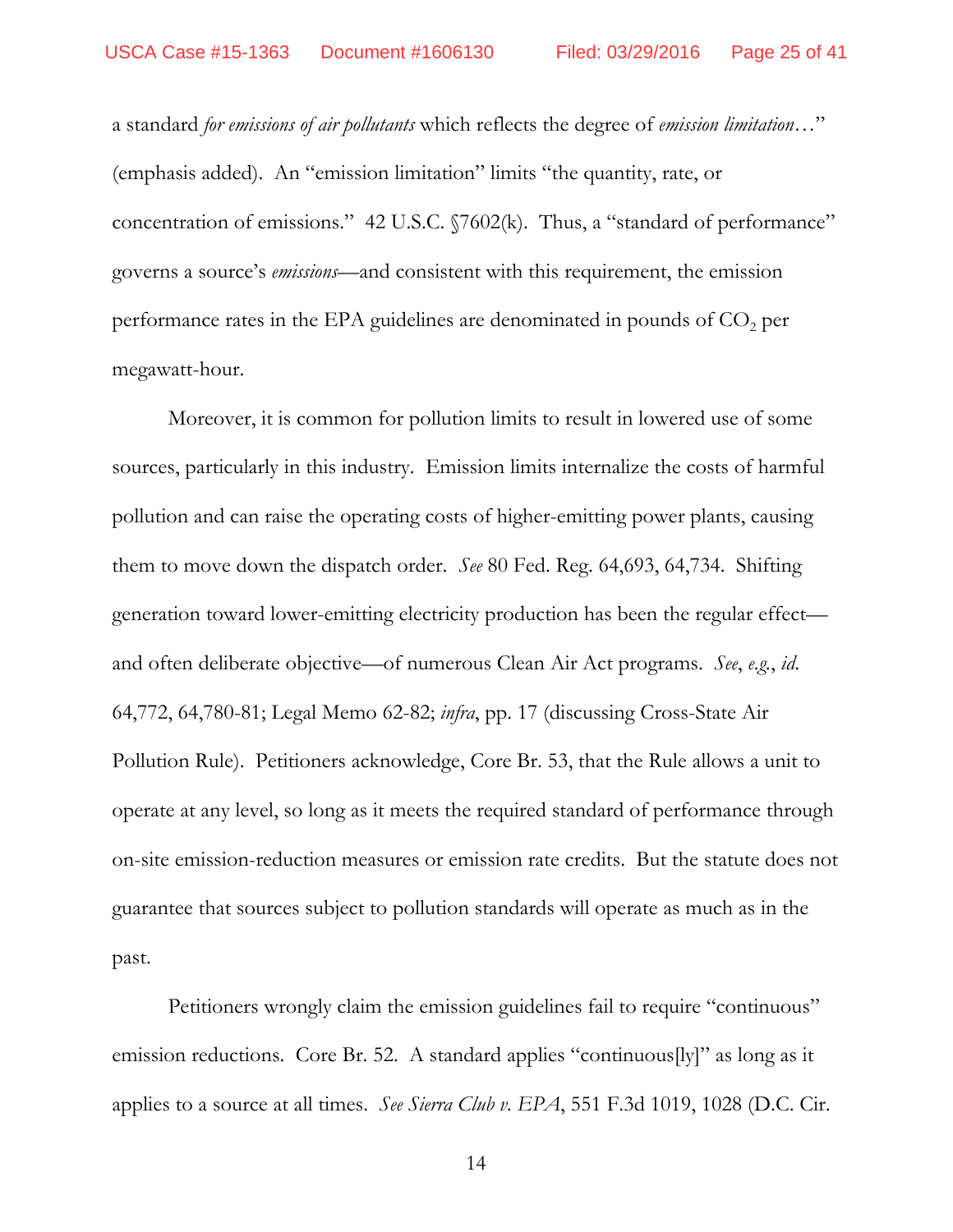2008). The Rule requires state plans to include standards of performance that apply to each megawatt-hour of electricity production by a regulated unit during the entire compliance period.<sup>5</sup>

Petitioners claim the Rule is invalid because the numerical emission rates for existing sources under the guidelines are lower than rates for new power plants under §111(b). Core Br. 56-61. The relative stringency of the emission rates for new and existing sources cannot be compared, however, because the regulations apply at different times and are structured differently. The new source standards apply to sources built today and must be met by each new unit immediately. 42 U.S.C.  $\S(7411(a)(2), 7411(b)(1)(B)$ . The existing source performance rates will not take effect until 2022-2030 and reflect a wider array of compliance options that will then be available to existing sources through building block measures. *See* EPA Br. at 70-73.

Petitioners seek to restrict the emission guideline to heat-rate improvements, even though EPA found that relying on that measure in isolation could perversely *increase* net emissions. 80 Fed. Reg. 64,727 n.370. It was reasonable for EPA to interpret the "*best* system of emission *reduction*" in a manner that cost-effectively achieves greater emission reductions than the alternative Petitioners urge. *Sierra Club*,

<sup>&</sup>lt;sup>5</sup> Petitioners (Core Br. 52) misstate the reason for requiring "continuous" reductions, which was to ban "intermittent" controls—"temporary reductions in emissions when weather conditions were poor." *See Nat'l Lime Ass'n v. EPA*, 627 F.2d 416, 434 n.54 (D.C. Cir. 1981); *see also* EPA Br. 67-68.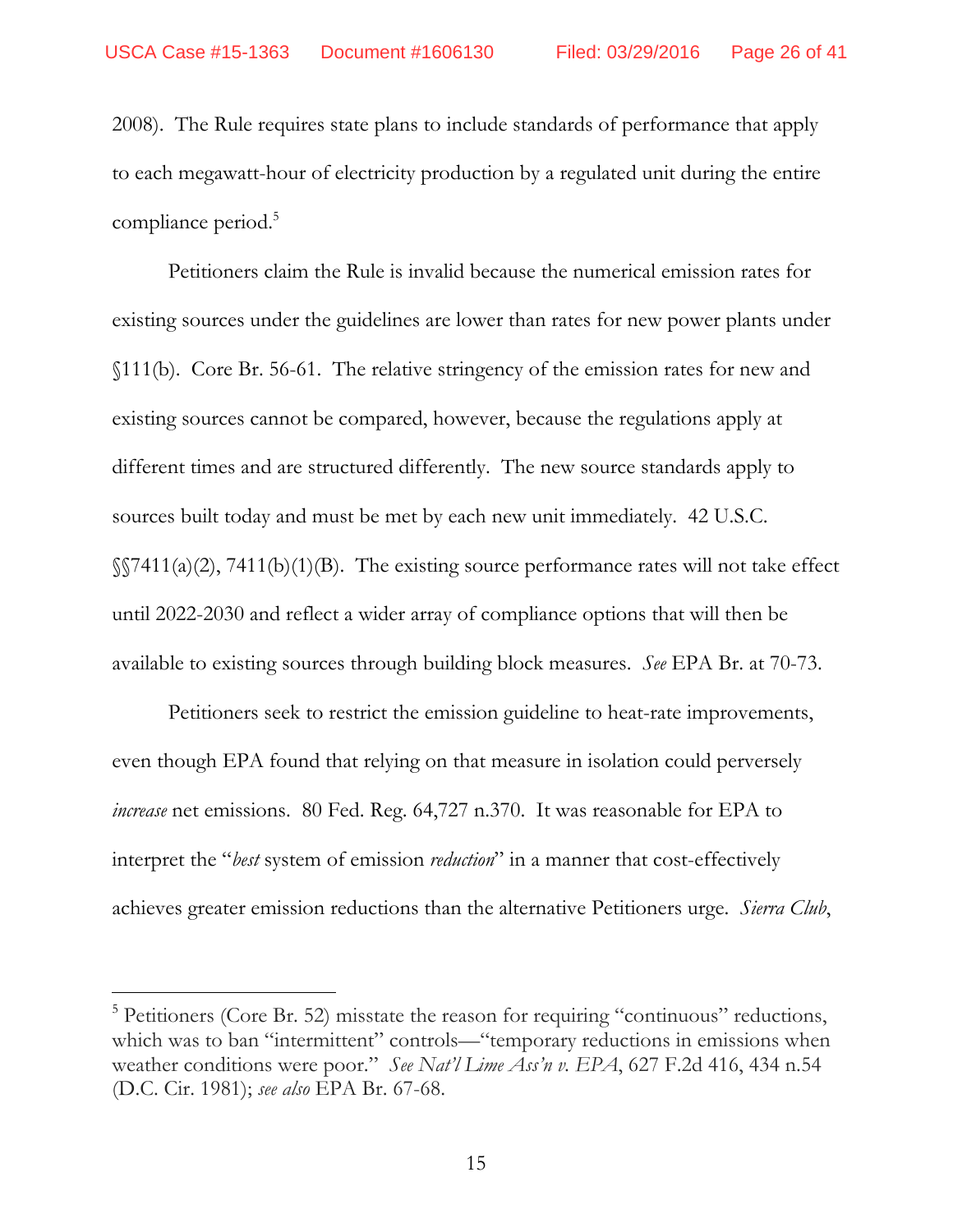657 F.2d at 326 (quantity of emission reductions is an important factor in determining "best" system). $6$ 

Petitioners' statutory constructions also would bar the very compliance flexibility that many states and companies advocated during the rulemaking. *See supra* p. 8. For example, if the requirements that reductions be "continuous" or that standards be "for" a source compelled on-site approaches only, a coal-fired plant could not comply by using credits from expanding generation at lower- or zeroemitting facilities. *See* Core Br. 53 (arguing that a standard that incorporates crediting is not "continuous"). EPA properly concluded that when determining the best system of emission reductions for this industry and pollutant, it should consider the cost-effective emission-reducing techniques already in use and that sources will be able to use for compliance. Nothing in the Act restricts EPA to Petitioners' one-sided proposition that such techniques should be considered only at the compliance stage.

<sup>&</sup>lt;sup>6</sup> If the agency *were* restricted to on-site-only measures, the minimal heat-rate improvement Petitioners favor would not end EPA's inquiry. Rather, the agency would have to consider *other* on-site measures, such as gas co-firing and carbon capture and sequestration, that EPA found can cut power plant  $CO<sub>2</sub>$  emissions effectively, but at greater cost than the building block measures EPA identified as the "best system." As EPA found, source owners would likely respond to such standards not by installing those controls, but by shifting generation to cleaner facilities. 80 Fed. Reg. 64,746-51, 64,785.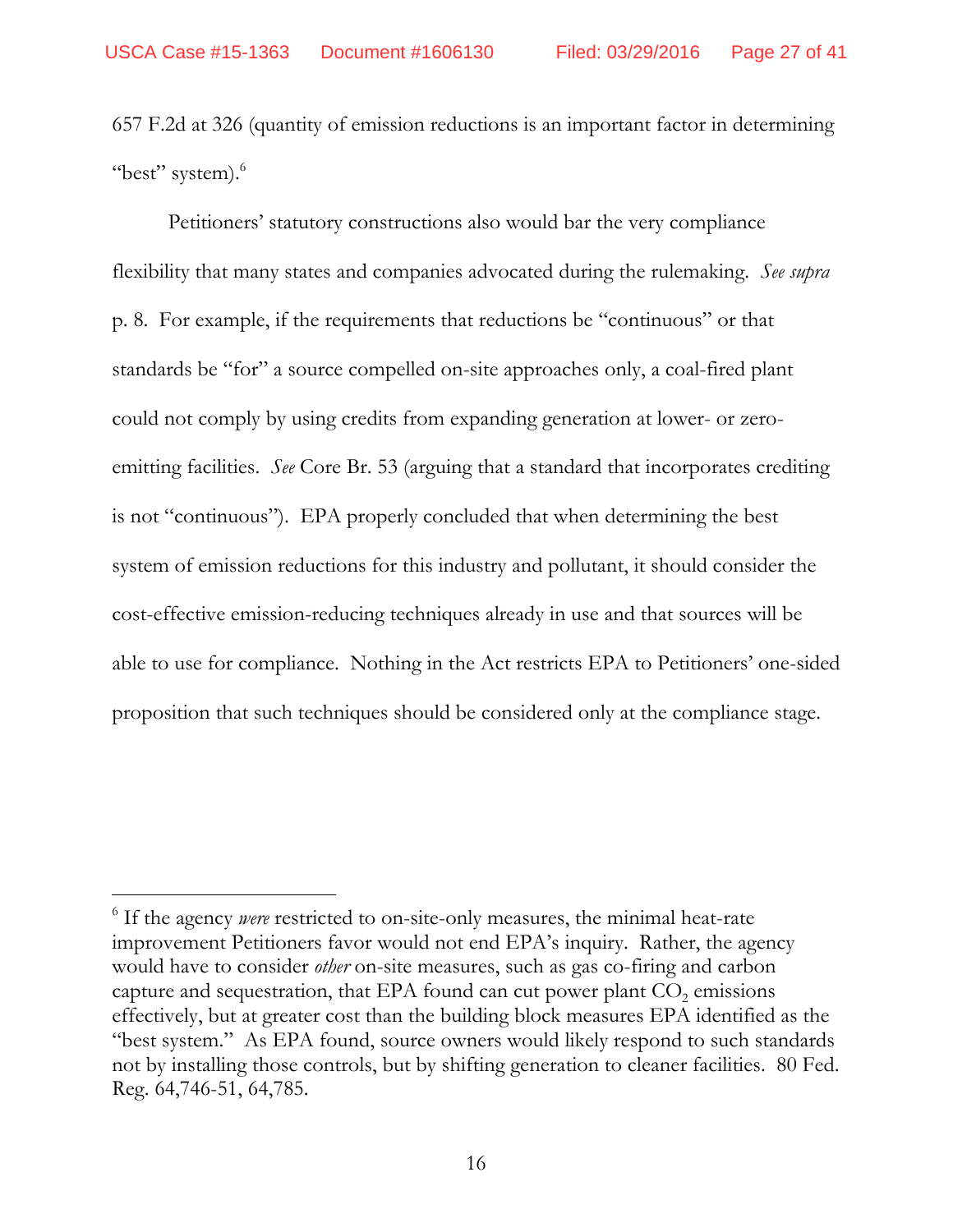### **D. The Rule Has Ample Precedent in Clean Air Act Regulations for the Power Sector and Other Industries**

Contrary to Petitioners' assertions, the Rule is in line with effective and lowercost regulatory approaches EPA has employed for decades in the power industry and other sectors.<sup>7</sup> For example, EPA has repeatedly used such programs to curb power plants' interstate pollution that worsens downwind violations of public health standards. The Cross-State Air Pollution Rule established state-wide budgets for power plants' sulfur dioxide and nitrogen oxides emissions, based in part on "increased dispatch of lower-emitting generation." 76 Fed. Reg. 48,208, 48,252/3 (Aug. 8, 2011). The Supreme Court found this a "permissible, workable, and equitable interpretation" of §110(a)(2)(D)(i). *EME Homer City*, 134 S. Ct. at 1610. Likewise, EPA established limitations for power plant nitrogen oxides emissions based on a region-wide emissions trading program, and accounted for changes in dispatch. *See* Legal Memo 96, 106-08; 63 Fed. Reg. 57,356, 57,362 (Oct. 27, 1998). Similarly, EPA's Regional Haze Rule allowed states to replace source-specific emission standards with trading programs, "[i]n recognition of the control and cost efficiencies that can be achieved through trading programs," 64 Fed. Reg. 35,714, 35,739/2 (July 1, 1999); *see also Util. Air Regulatory Grp. v. EPA*, 471 F.3d 1333, 1336 (D.C. Cir. 2006) (noting this Court's affirmation of this approach). Petitioners now

<sup>7</sup> *See generally* Richard L. Revesz, *et al.*, *Familiar Territory: A Survey of Legal Precedents for the Clean Power Plan*, 46 ENVTL. L. REP. 10,190 (2016).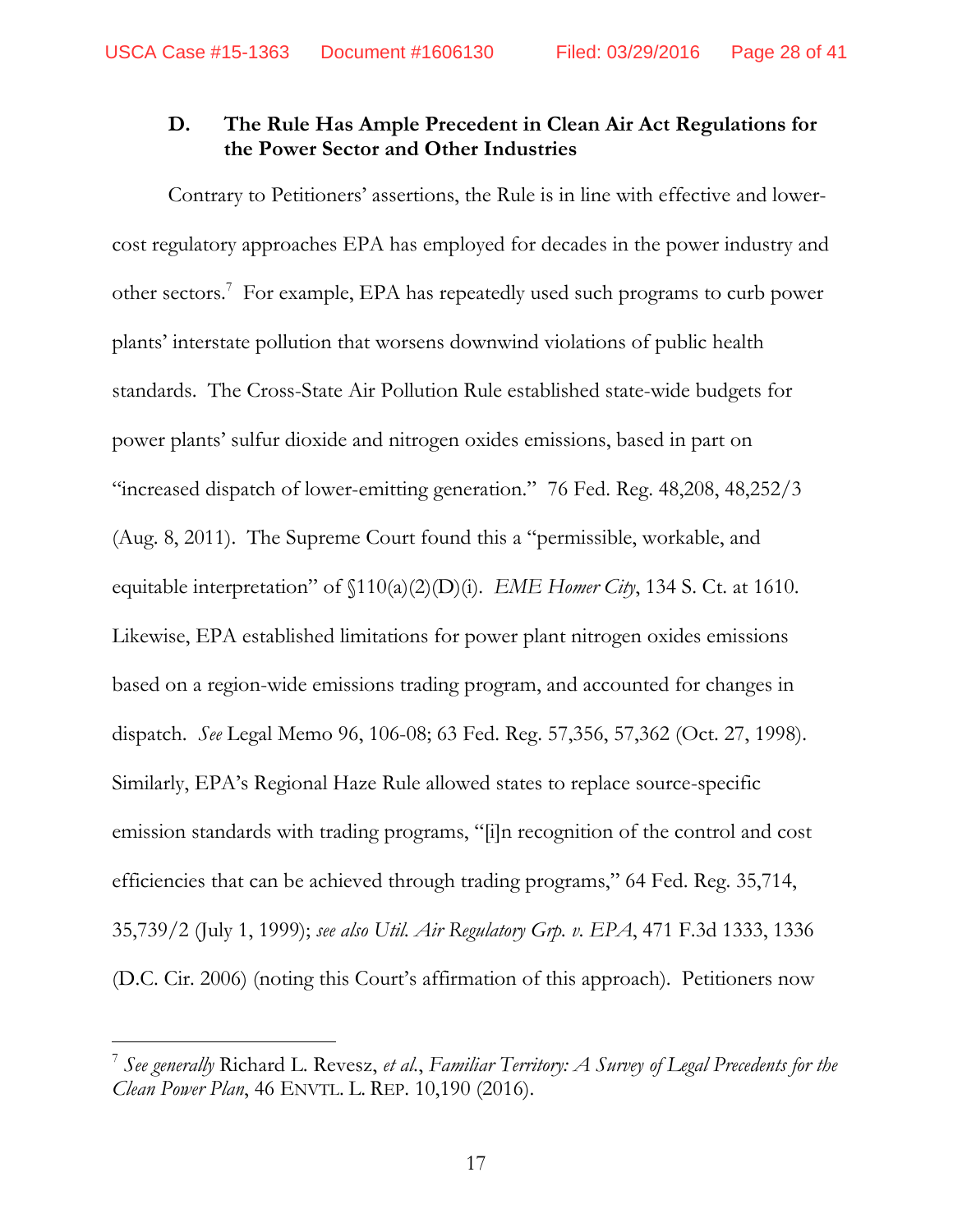malign compliance options and voluntary trading strategies as forced subsidization. Core Br. 33-34.

EPA's approach is also consistent with Title IV of the Act, which establishes an emission trading program for sulfur dioxide emissions from existing power plants. *See* 80 Fed. Reg. 64,696/1. Title IV reflected Congress's recognition that plant owners would meet emission reduction obligations via measures such as emissions trading among sources and "least-emissions dispatching." *Id*. 64,771/1 (citing S. Rep. No. 101-228, 316 (Dec. 20, 1989)). In exercising its mandate to identify "the best system of emission reduction…adequately demonstrated," EPA properly considered approaches "already endorsed by Congress in a related context." *Van Hollen v. FEC*, 811 F.3d 486, 493 (D.C. Cir 2016).

Other §111(d) regulations also provide precedent for EPA's approach. Emission guidelines for waste combustors, issued jointly under §111(d) and §129, allow affected sources to average their nitrogen oxides emissions, requiring additional reductions from combustors that engage in averaging. 60 Fed. Reg. 65,387, 65,402/2 (Dec. 19, 1995).

As this Court's precedents demonstrate, there is no basis for Petitioners' suggestion (Core Br. 54-55) that crediting is allowed only under parts of the Act they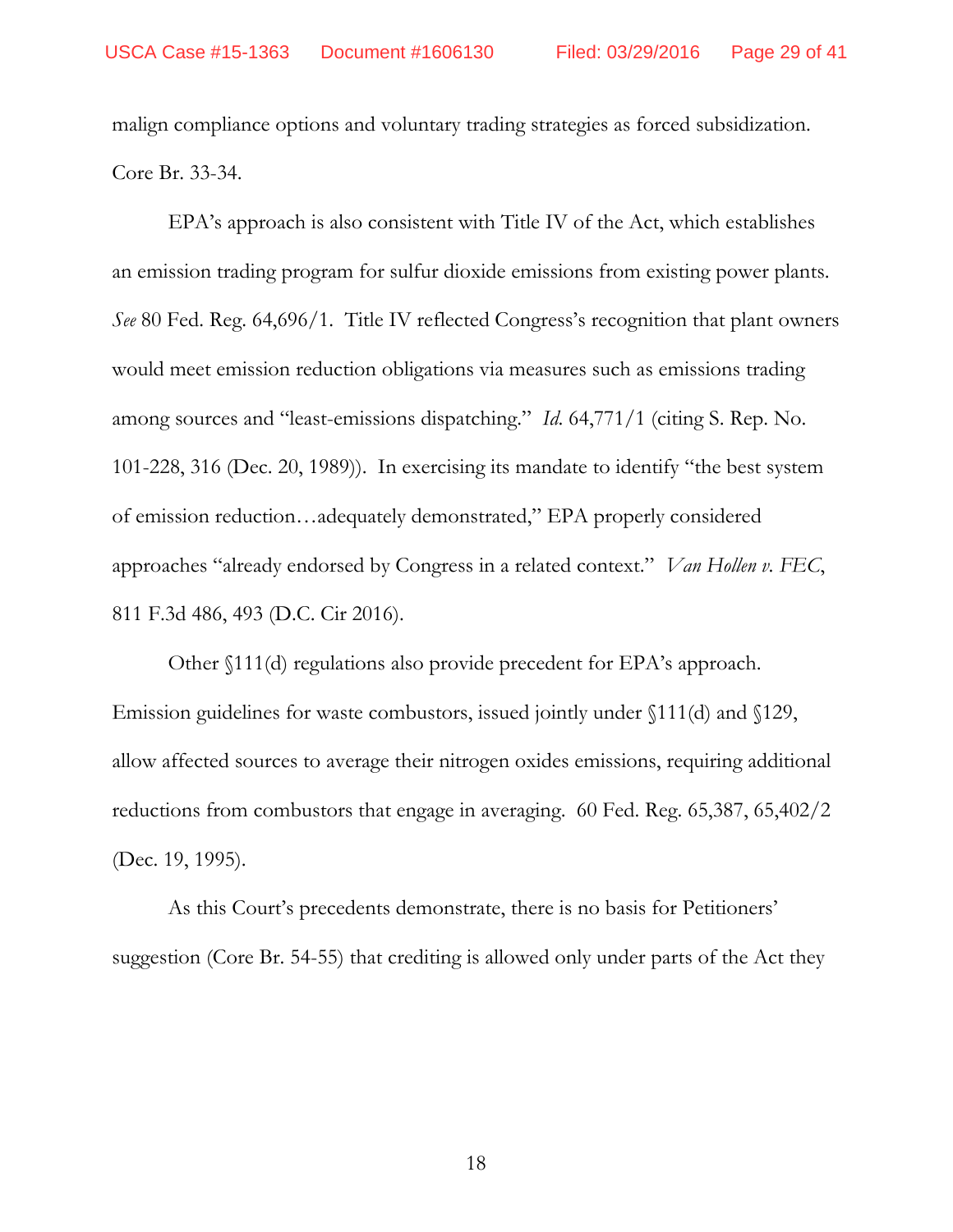classify as "air quality" programs, and not others they call "control" programs.<sup>8</sup> This Court upheld EPA's lead phase-down standards, whose stringency was premised on the ability of refiners to acquire lead reduction credits from other refineries. *See Small Refiner Lead Phase-Down Task Force v. EPA*, 705 F.2d 506, 535-36 (D.C. Cir. 1983). Likewise, the Court upheld vehicle emission standards whose levels were premised, in part, on emissions averaging and credit trading. *See* 50 Fed. Reg. 10,606, 10,635/1 (Mar. 15, 1985) (averaging reduces "technological risk" of standards), *upheld, Nat. Res. Def. Council v. Thomas*, 805 F.2d 410, 425 (D.C. Cir. 1986) (absent "any clear congressional prohibition of averaging," EPA's approach "makes sense").

### **E. The Wide Array of Flexible Compliance Options for Sources and States Undermines Petitioners' Claims**

Consistent with cooperative federalism, the Rule provides states with many implementation options. *See* EPA Br.16-19; State Intervenors Br. 17-24. States may adopt EPA's national performance rates for each affected unit or elect a "blended" rate reflecting their balance of coal and gas generation in the baseline year. Alternatively, states may adopt "mass-based" plans that limit the total  $CO<sub>2</sub>$  tonnage that covered units may emit per year, and let them comply using "emission allowances." 80 Fed. Reg. 64,832-33; see also 40 C.F.R. §60.24(c). All of these options allow a state to set more lenient emission rates for some plants (to account

-

<sup>&</sup>lt;sup>8</sup> Under the Clean Air Act, trading is impermissible in various circumstances, such as for pollutants that, unlike  $CO_2$ , have localized toxic health effects. See, e.g., 42 U.S.C.  $\S$ [7412(d)(2), 7412(f)(2)(A).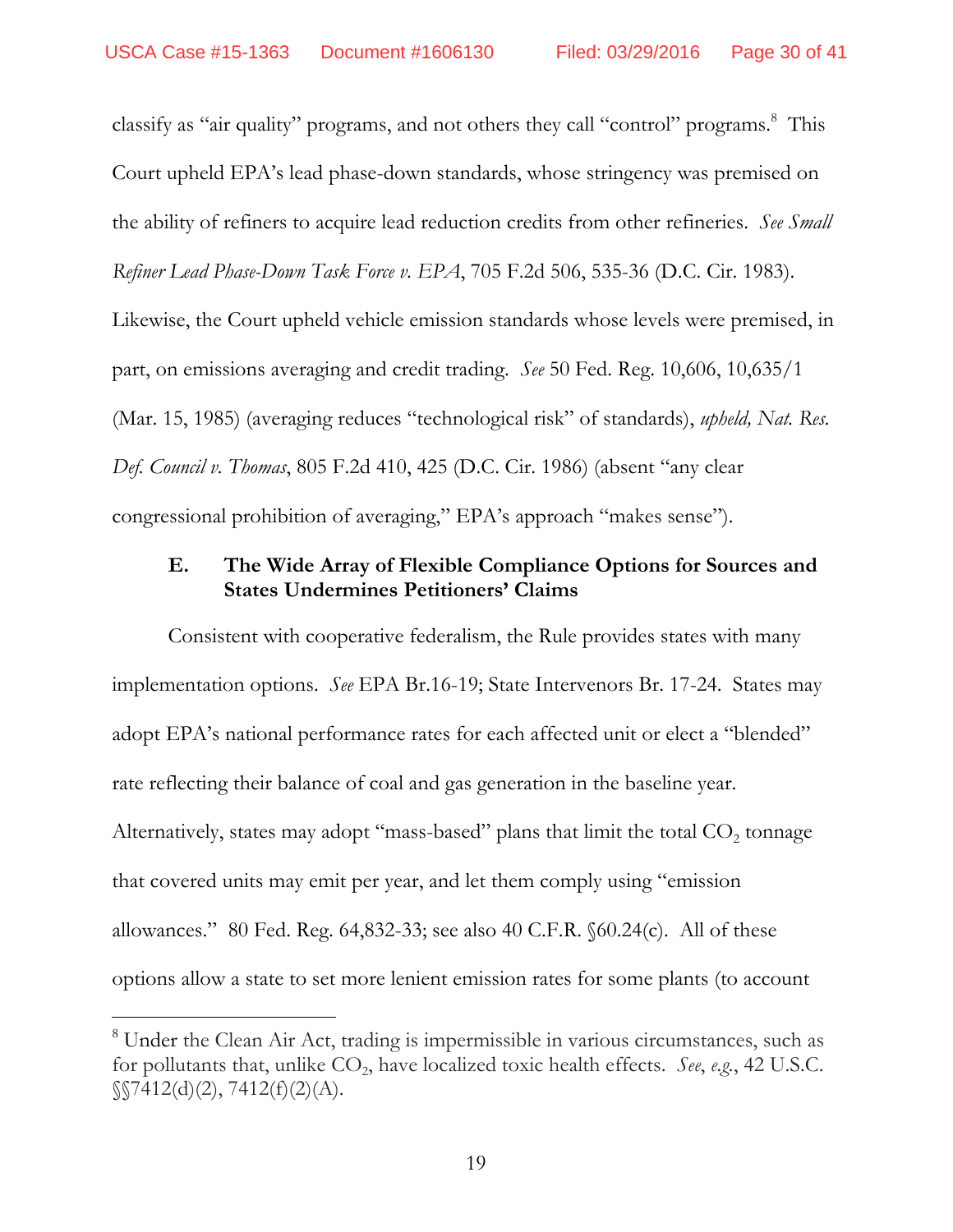for remaining useful lives or other factors) so long as the plan achieves equivalent overall reductions.

These many degrees of freedom afford states broad flexibility to continue to choose their preferred electricity generation mix, provided they also meet overall federal pollution limits. Accordingly, there is no truth to Petitioners' assertion, Core Br. 33, that EPA is acting as a "central planning authority for the power sector" and depriving states of their role in managing the electric system.

Petitioners' most sweeping assertion is that federal air pollution limits are invalid if they have indirect effects on energy markets that states also regulate. This would effectively nullify *any* federal regulation of power sector air pollution. *See* State Intervenors Br. 14-17.

## II. **STANDARDS FOR POWER PLANTS' HAZARDOUS EMISSIONS UNDER SECTION 112 DO NOT BAR EPA FROM LIMITING THEIR CARBON DIOXIDE EMISSIONS UNDER SECTION 111(d)**

After lengthy attacks on how EPA applied §111(d), Petitioners contend the agency may not use that section *at all*, because EPA previously regulated different pollutants—mercury and other hazardous air pollutants ("HAPs")—under a different section of the Act. Core Br. 61-74. This bizarre proposition is like exempting restaurants from food handling requirements because they are subject to the fire code. The Clean Air Act does not work that way.<sup>9</sup>

-

<sup>9</sup> The theory is a recent contrivance. In 2011, *after* EPA proposed HAP standards for power plants, power sector petitioners nonetheless insisted in *AEP* that §111(d)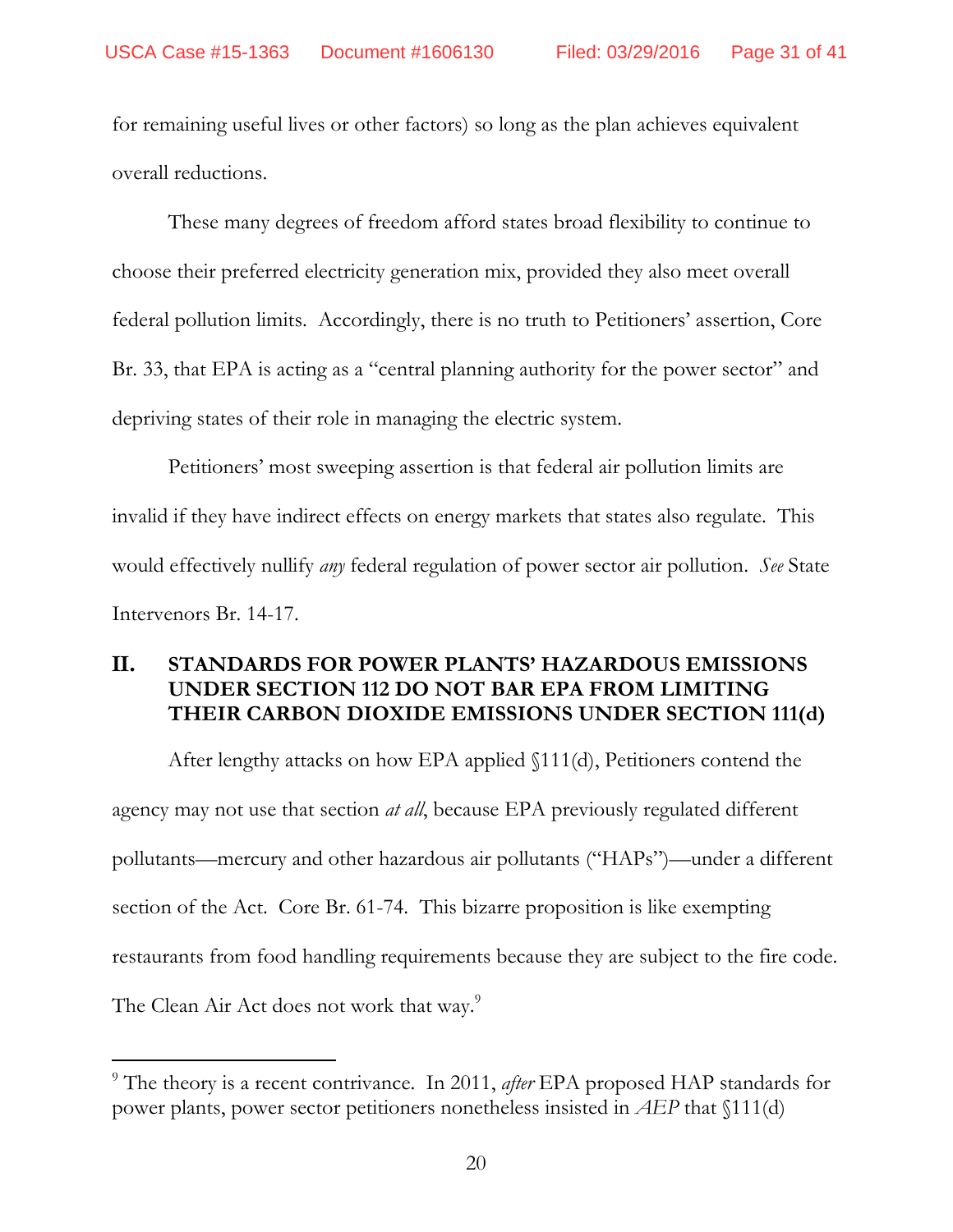Indeed, Petitioners' theory would "overthrow" the Clean Air Act's "structure and design," *UARG*, 134 S. Ct. at 2442, and obstruct §111(d)'s core function. Since its enactment in 1970, §111(d) has served to protect the public from dangerous air pollutants not covered by other provisions of the Act—specifically, pollutants not regulated by National Ambient Air Quality Standards ("NAAQS") under §§108-110, or by the HAP regime of §112. *See* S. Rep. No. 91-1196, at 20 (1970) (JA\_\_) ("[T]here should be no gaps in control activities pertaining to stationary source emissions that pose any significant danger to public health or welfare.").

Petitioners claim this alleged loophole sprang from the 1990 Clean Air Act Amendments. But as shown below, their reading conflicts with language enacted by those very amendments. Moreover, there is no evidence that Congress intended to abandon the long-established "gap-filling" role of §111(d). On the contrary, the text and history of those amendments show that Congress did *not* intend its revisions to §112 to limit §111. And EPA has consistently read §111(d) to authorize regulation of non-HAPs for sources regulated under §112. EPA Br. 96-97.

directly addresses power plant  $CO<sub>2</sub>$  emissions and thus displaces federal common law liability. Legal Memo 13 (JA\_\_). And in 2015, counsel for petitioner UARG acknowledged that §111(d) "governs the regulation of emissions from existing sources of air pollutants that are not listed as criteria air pollutants pursuant to section 108 of the Act or listed as hazardous air pollutants under section 112"; noted that this is "how the statute has traditionally been interpreted by EPA"; and downplayed Petitioners' current interpretation, describing it as "[a] legal argument" that "exists." Brownell, *et al*., CLEAN AIR HANDBOOK 211 & n.230 (2015).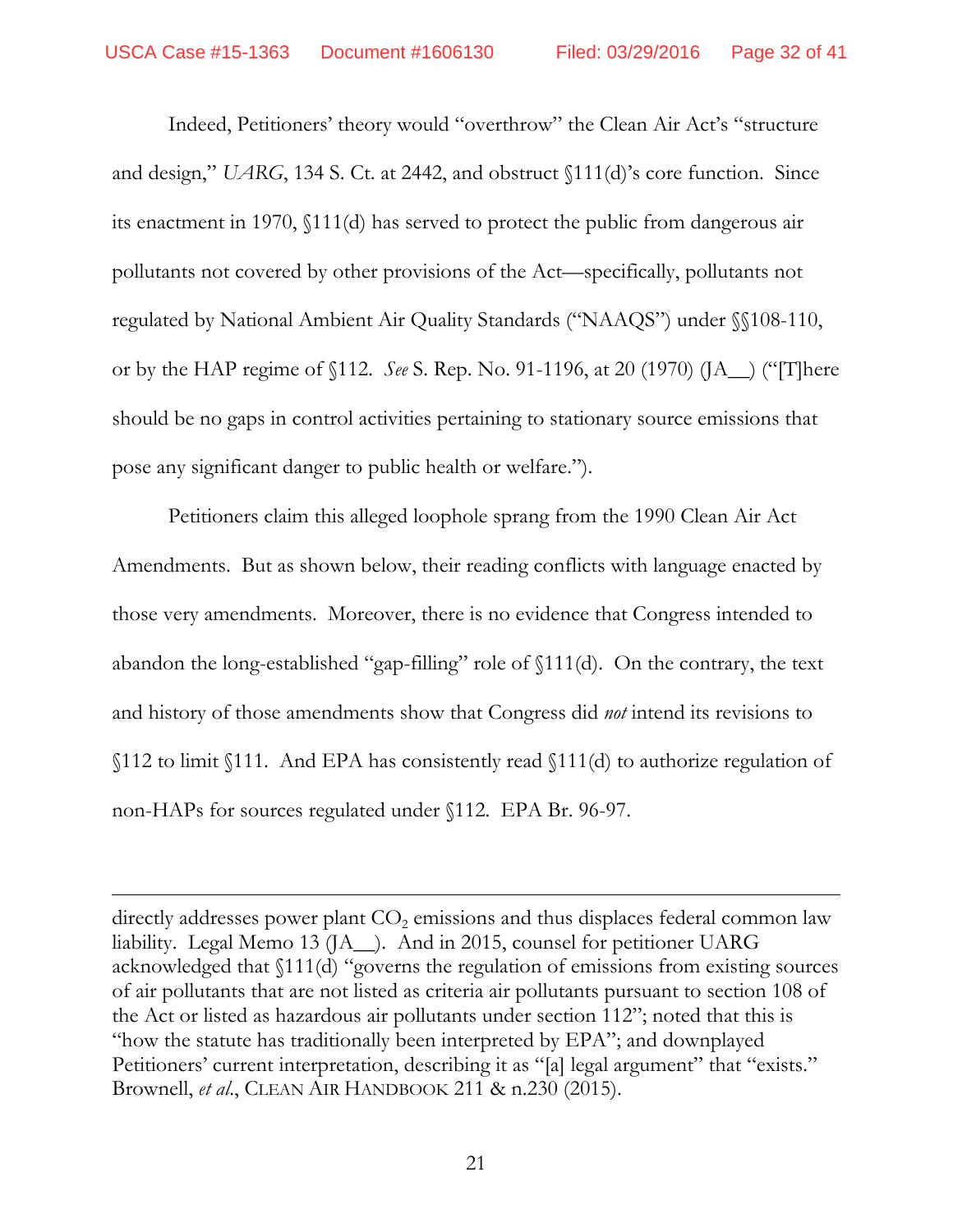## **A. Petitioners' Interpretation Conflicts with Other Clean Air Act Language**

Petitioners' reading is foreclosed by  $\[12(d)(7)$ . Added in the 1990 Amendments and entitled "Other requirements preserved," §112(d)(7) provides that §112 standards "shall not be interpreted, construed or applied to diminish or replace the requirements of a more stringent emission limitation pursuant to section 111" or "other authority of [the Clean Air Act]." 42 U.S.C. §7412(d)(7). This clear directive demonstrates that Congress did not intend standards under §112 to weaken §111(d) requirements, let alone prohibit them. *See* 80 Fed. Reg. 64,714. Thus, even if §111(d)(1) were unclear in isolation, its meaning is "clarified by the remainder of the statutory scheme." *King v. Burwell*, 135 S. Ct. 2480, 2492 (2015).

Moreover, Petitioners' reading introduces a striking anomaly. As Petitioners' amicus acknowledges, *see* Pac. Legal Found. Br. 17, even under the most grudging reading of  $\[12(d)(7),\]$  regulation of a source category under both  $\[11(d)$  and  $\[12]$  is permissible, so long as the §111(d) regulation occurs *first*. An interpretation that makes EPA's obligation contingent on nothing but the sequence of adopting the standards is senseless. 80 Fed. Reg. 64,714/1-2 n.292; *see also Greenlaw v. United States*, 554 U.S. 237, 251 (2008) (rejecting interpretation that would draw "a puzzling distinction").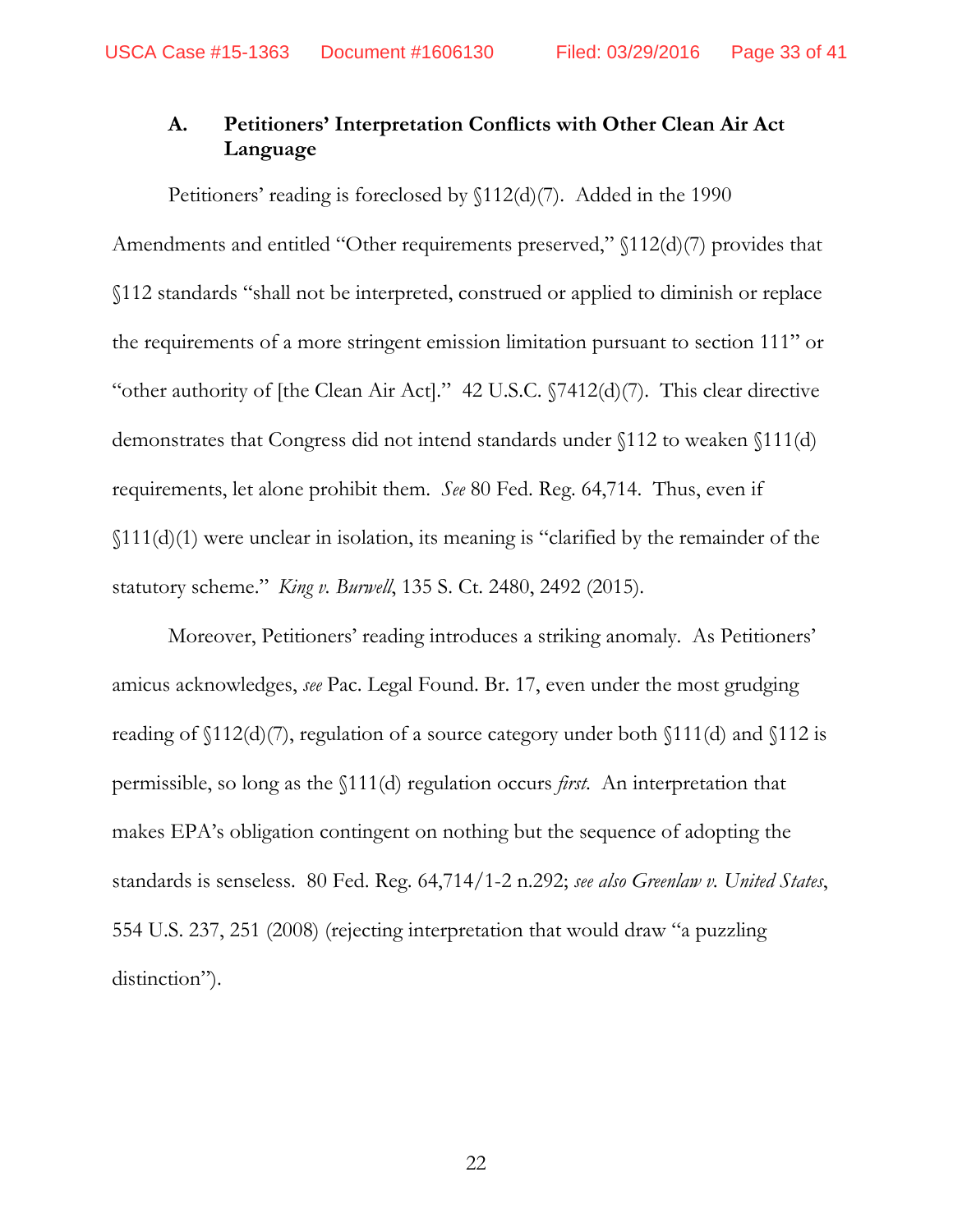#### **B. Petitioners Misinterpret the 1990 Cross-References**

Petitioners misinterpret §111(d)'s two differently worded cross-references to §112, both signed into law in the 1990 Amendments. *See* EPA Br. 77-78 (describing House and Senate amendments). Petitioners claim that: (1) the House cross-reference unambiguously bars EPA's reading, (2) Congress replaced the gap-*filling* policy with a gap-*creating* policy, and (3) the duly enacted Senate cross-reference should be disregarded. Core Br. 62-74. No part of this story withstands examination.

### **1. Petitioners' Interpretation of the House Amendment is Manifestly Unreasonable**

Petitioners' theory rests entirely on reading the House-originated crossreference to §112 as an oblique repeal of EPA's longstanding authority under §111(d) to regulate dangerous pollutants that are *not* HAPs. But, as EPA reasonably concluded, the phrase "regulated under section [1]12" embraces only pollutants that can be regulated under  $$112$ —*i.e.*, HAPs, but not  $CO<sub>2</sub>$ . The cross-reference thus exempts from §111(d) a source category's HAPs that are regulated under §112. *See* 80 Fed Reg. 64,714-15; *Rush Prudential HMO, Inc. v. Moran*, 536 U.S. 355, 365-66 (2002) ("[D]eciding whether a law 'regulates insurance' under" the Employee Retirement Income Security Act entails "parsing the 'who' and the 'what': [whether] insurers are regulated *with respect to* their insurance practices.") (emphasis added).

This pollutant-specific reading accords with the obvious intent of the other parts of the sentence to which the House clause belongs. The phrase modifies "any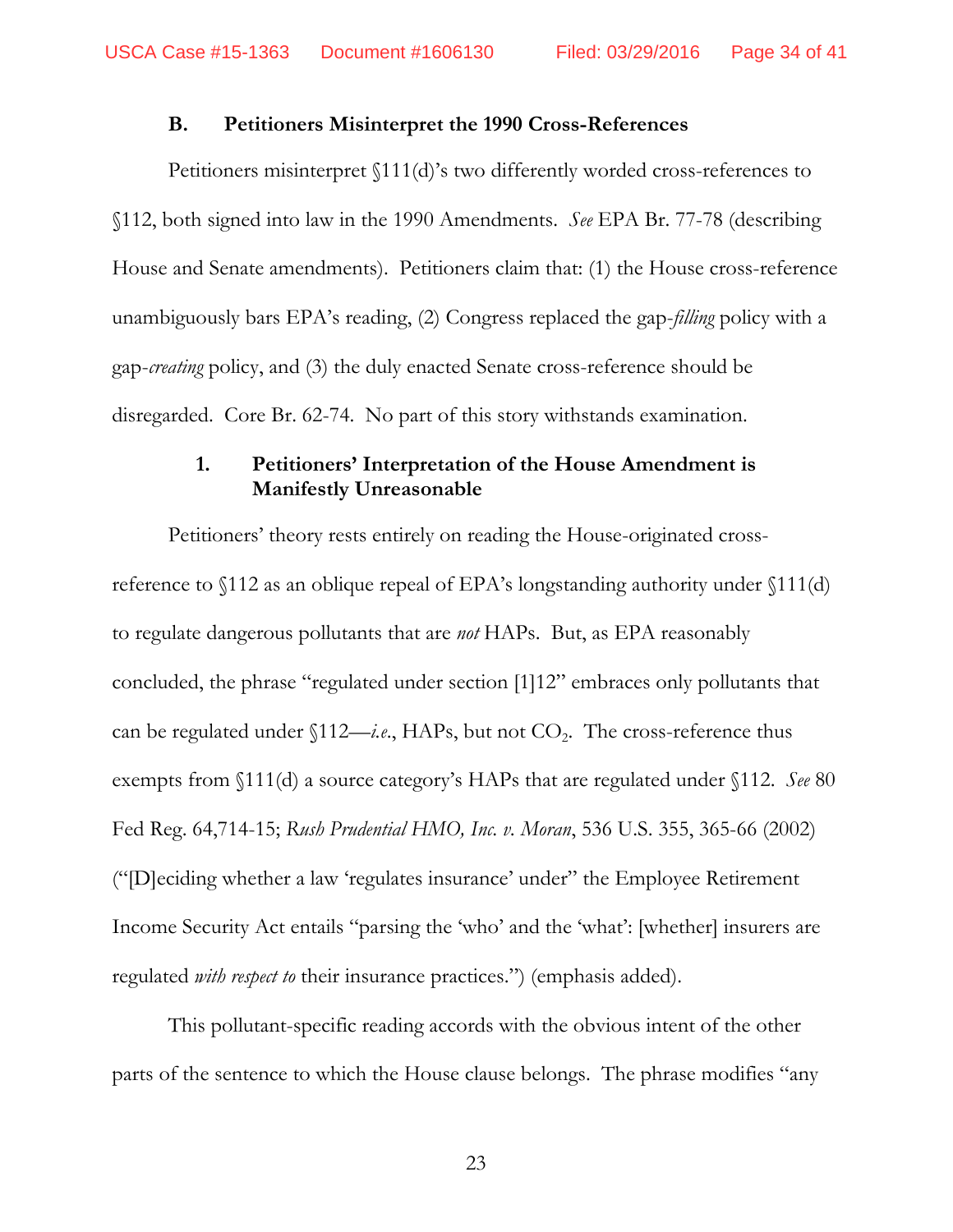air pollutant"—not the language identifying the sources covered by §111(d)—and the adjacent clauses similarly exclude air pollutants, not sources, from regulation under §111(d). The natural inference is that the House language also excludes a set of air pollutants, not a set of sources. *See Robinson v. Shell Oil Co.*, 519 U.S. 337, 341 (1997) (interpretation should reflect "the specific context in which that language is used").

This interpretation also accords with the Supreme Court's pollutant-specific reading in *AEP*: "EPA may not employ §[1]11(d) if existing stationary sources of *the pollutant in question* are regulated under the [NAAQS] program…or the [HAP] program." 131 S. Ct. at 2538 n.7 (emphasis added). The Court equated the HAP cross-reference and the preceding NAAQS cross-reference, which exempts only NAAQS pollutants, not every pollutant emitted by a source that emits a NAAQS pollutant. The Court understood that each operates as a pollutant-specific exception, applying only when "the pollutant in question" (here,  $CO<sub>2</sub>$ ) is regulated under one of the cited programs. Indeed, any other reading would undo *AEP*'s holding. The basis for displacing federal common law remedies would be flimsy indeed if §112 regulation of HAPs—already proposed by EPA at the time—eliminated EPA's §111(d) authority over CO2. *See* EPA Br. 92-95.

Petitioners' reading would render §111(d) an empty vessel. Nearly all categories of major industrial sources are regulated under §112. *See* 80 Fed. Reg. 64,714/2 (noting over 140 categories of sources). Under Petitioners' reading, the dangerous non-HAP emissions from all of them would be indiscriminately exempt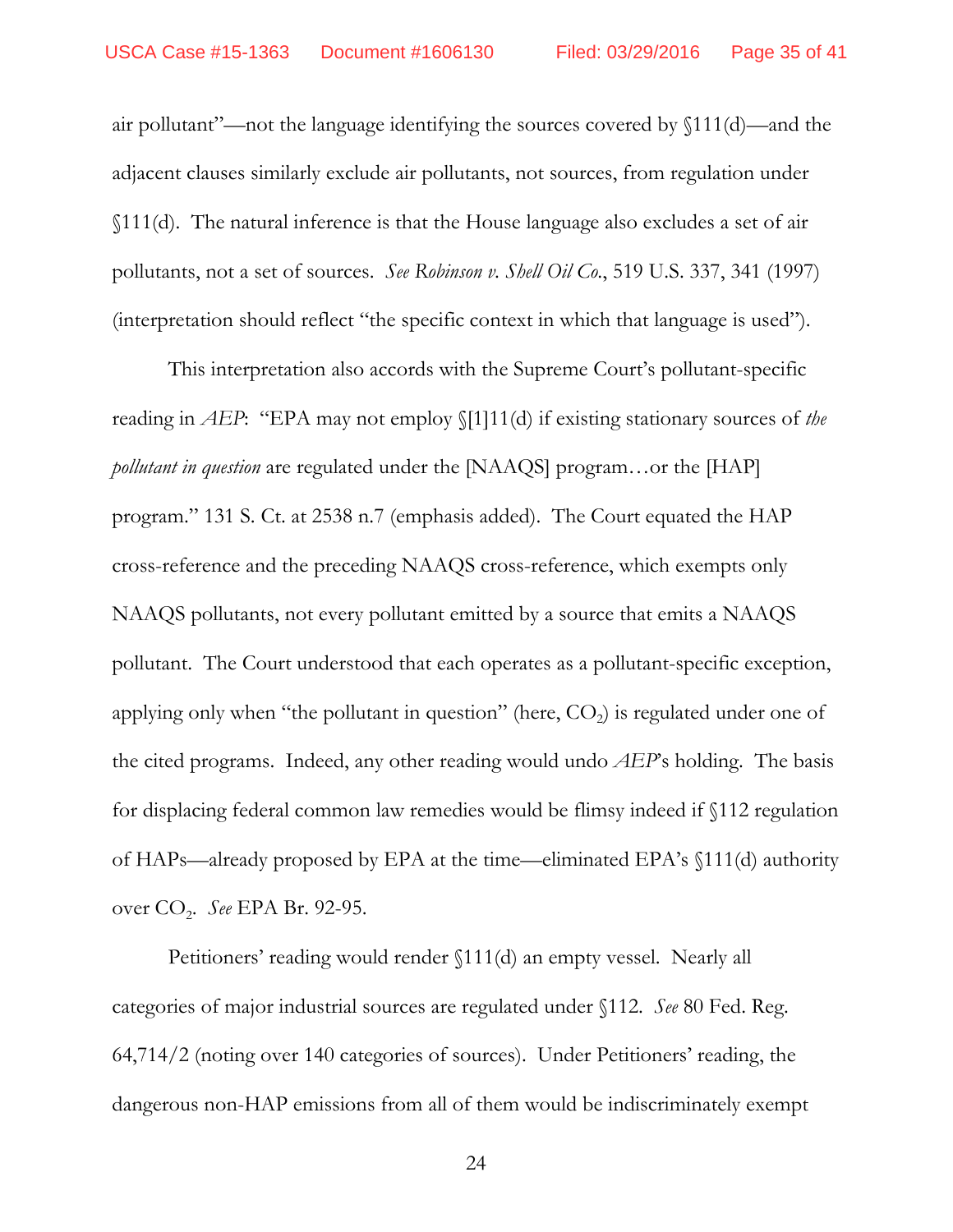from §111(d) and left uncontrolled. *See* EPA Br.83 (noting that construction would "practically nullify"  $(111(d))$ .

## **2. Petitioners' Account of the 1990 Congress's Purpose is Unsupported**

Petitioners provide no support for their idea that Congressional concern over "double regulation" drove the 1990 amendments to the §111(d) cross-reference. Core Br. 68, 71. It is not "double regulation" to control different pollutants posing different hazards under different programs. The legislative history includes no evidence for Petitioners' theory, and the text and structure of the Act flatly contradict it. As already shown, §112(d)(7) expressly allows for a source to be regulated simultaneously under §112, §111, and other Clean Air Act programs. Moreover, it is common for different pollutants from a given source to be controlled under different provisions of the Act addressing distinct health and environmental hazards, and power plants are no exception.<sup>10</sup>

Petitioners speculate that the House provision reflected a legislative bargain exempting sources' non-HAP pollutants from §111(d) regulation in exchange for tighter regulation of HAPs under §112. But there is no evidence for such a "pick your poison" bargain. *See* EPA Br. 83 n.62.

-

<sup>&</sup>lt;sup>10</sup> Fossil fuel-fired power plants are regulated under at least six different provisions. *See* 42 U.S.C. §§ 7410, 7411(b), 7412, 7470, *et seq.*; 7491, *et seq.*; 7501a, *et seq*.; 7651a, *et seq.*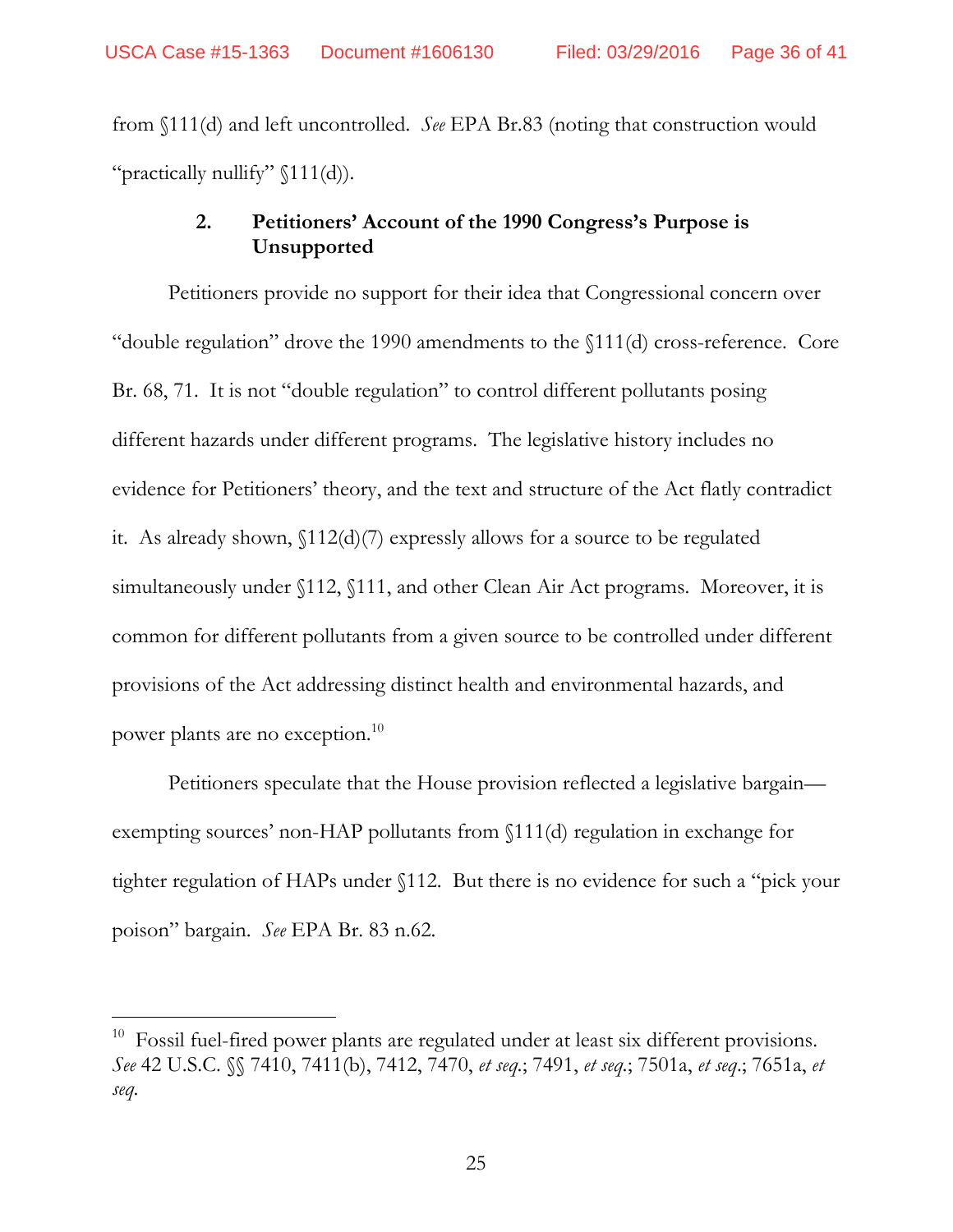In fact, the legislative history shows that the House language was intended to *expand* coverage of §111(d). As originally introduced, the House bill would have given EPA discretion not to regulate HAPs from certain source categories if the agency determined such regulation was not "warrant[ed]." H.R. 3030, 101st Cong. §301 (1989), *reprinted in Leg. Hist. of the Clean Air Act Amendments of 1990*, at 3937 ( $[A_+]$ .<sup>11</sup> This suggests that when it revised the §111(d) cross-reference, the House intended to give EPA the *added authority* necessary to maintain §111(d)'s gap-filling role. In other words, the House intended that §111(d) would apply not only to non-HAPs, but also to the HAP emissions of any source categories that EPA chose not to regulate under §112.

Petitioners cannot use language added in order to preserve the gap-filling role of §111(d) to allow harmful non-hazardous pollutants to escape regulation. Rather, it must be interpreted in accordance with its purpose of ensuring protection under §111(d) from dangerous pollutants not covered by the NAAQS and HAP regimes.

## **3. Petitioners Have No Valid Answer for the Senate-Originated Amendment**

Petitioners have no viable explanation for the Senate version of the §111(d) cross-reference, which unambiguously provides EPA authority to set standards for

<sup>&</sup>lt;sup>11</sup> This discretionary language was replaced in Committee with language making  $$112$ regulation mandatory in most circumstances, *see* Leg. Hist. at 2561, but the §111(d) cross-reference remained in the House bill.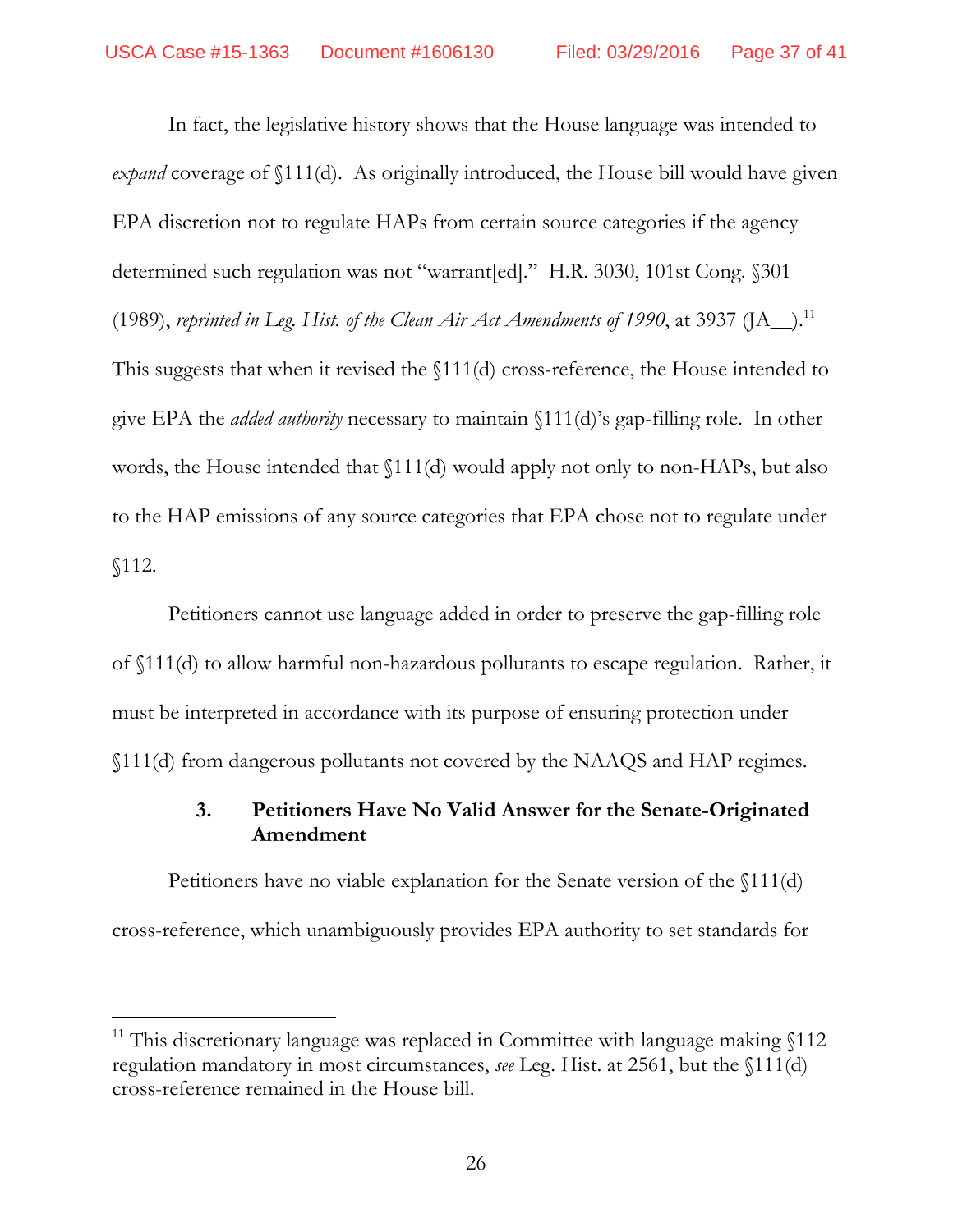$CO<sub>2</sub>$  pollution from power plants. As EPA has explained, the Senate version was duly enacted and signed into law and Petitioners' efforts to nullify it fail. EPA Br. 87-90.

Intervenors (Br. 14) are wrong in contending that applying *both* provisions would foreclose the Rule. Section 111(d) is phrased as an affirmative, "shall"-driven *mandate* to regulate pollutants not exempted by the cross-references. Thus, even if the two cross-references had different meanings, applying them together would exempt only those pollutants exempted by *both* amendments—that is, pollutants that are *both* (a) HAPs and (b) emitted by source categories covered under §112. Sources' emissions of *non-HAPs* would not be excluded. 80 Fed. Reg. 64714 n.294.

#### **CONCLUSION**

The petitions for review should be denied.

Respectfully submitted,

Dated: March 29, 2016 */s/ Benjamin Longstreth* 

Sean H. Donahue David T. Goldberg Donahue & Goldberg, LLP 1130 Connecticut Avenue NW, Suite 950 Washington, D.C. 20036 (202) 277-7085 sean@donahuegoldberg.com *Counsel for Environmental Defense Fund* 

David Doniger Benjamin Longstreth Melissa J. Lynch Natural Resources Defense Council 1152 15th Street NW, Suite 300 Washington, D.C. 20005 (202) 513-6256 ddoniger@nrdc.org blongstreth@nrdc.org llynch@nrdc.org *Counsel for Natural Resources Defense Council*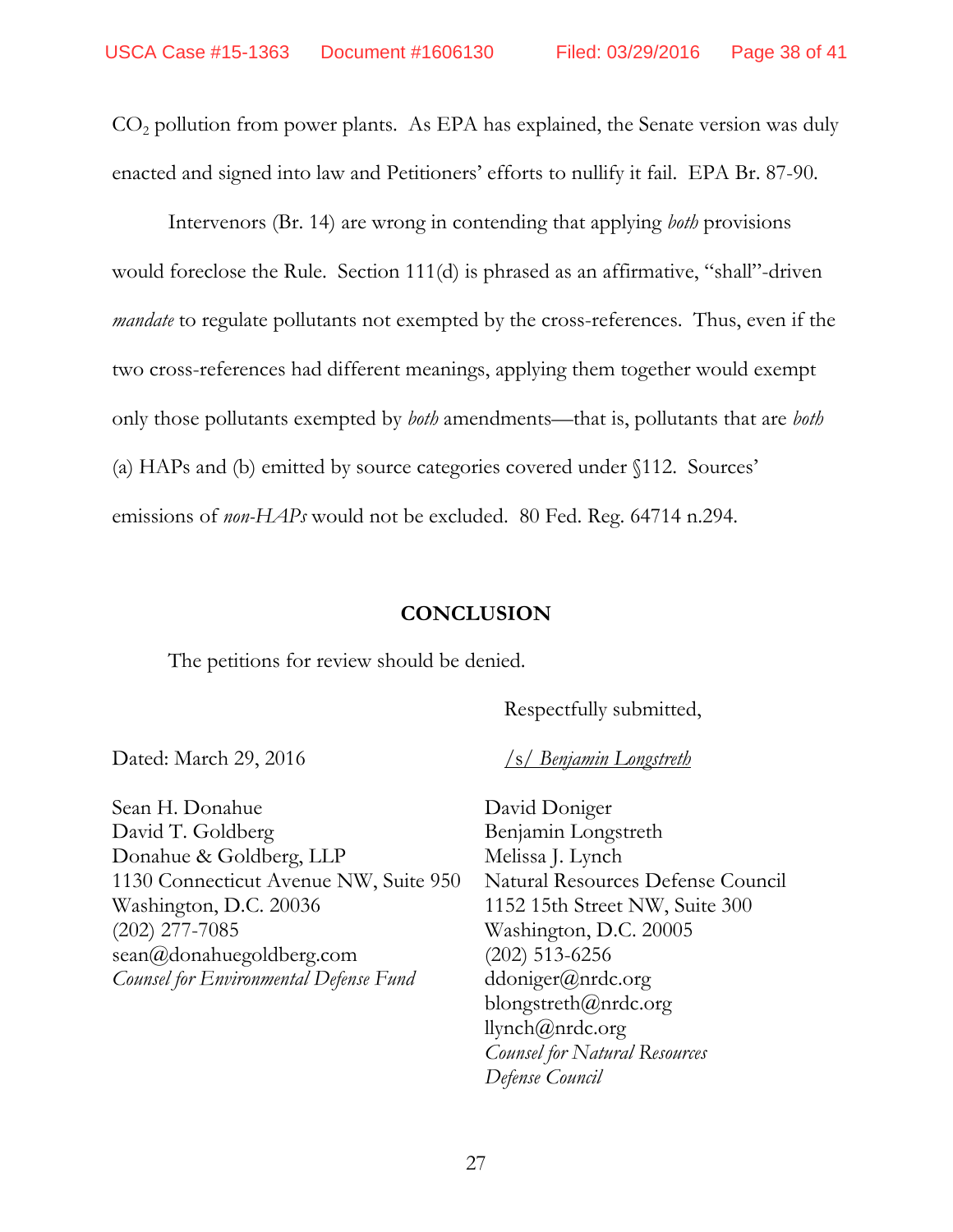Tomás Carbonell Vickie Patton Martha Roberts Peter Zalzal Environmental Defense Fund 1875 Connecticut Avenue NW Suite 600 Washington, D.C. 20009 (202) 572-3610 tcarbonell@edf.org vpatton@edf.org mroberts@edf.org  $pzalzal@edf.org$ *Counsel for Environmental Defense Fund* 

Ann Brewster Weeks James P. Duffy Clean Air Task Force 18 Tremont Street, Suite 530 Boston, MA 02108 (617) 624-0234, ext. 156 aweeks@catf.us jduffy@catf.us *Counsel for American Lung Association, Clean Air Council, Clean Wisconsin, Conservation Law Foundation, and The Ohio Environmental Council*

Vera P. Pardee Kevin P. Bundy Center for Biological Diversity 1212 Broadway, Suite 800 Oakland, CA 94612 (415) 632-5317 vpardee@biologicaldiversity.org kbundy@biologicaldiversity.org *Counsel for Center for Biological Diversity* Joanne Spalding Andres Restrepo Alejandra Núñez Sierra Club 85 Second Street, Second Floor San Francisco, CA 94105 (415) 977-5725 joanne.spalding@sierraclub.org andres.restrepo@sierraclub.org alejandra.nunez@sierraclub.org *Counsel for Sierra Club* 

Howard I. Fox David S. Baron Timothy D. Ballo **Earthjustice** 1625 Mass. Ave. NW, Suite 702 Washington, DC 20036 (202) 667-4500 hfox@earthjustice.org dbaron@earthjustice.org tballo@earthjustice.org *Counsel for Sierra Club* 

William V. DePaulo 122 N Court Street, Suite 300 Lewisburg, WV 24901 Tel: 304-342-5588 william.depaulo@gmail.com *Counsel for West Virginia Highlands Conservancy, Ohio Valley Environmental Coalition, Coal River Mountain Watch, Kanawha Forest Coalition, Mon Valley Clean Air Coalition and Keepers of the Mountains Foundation*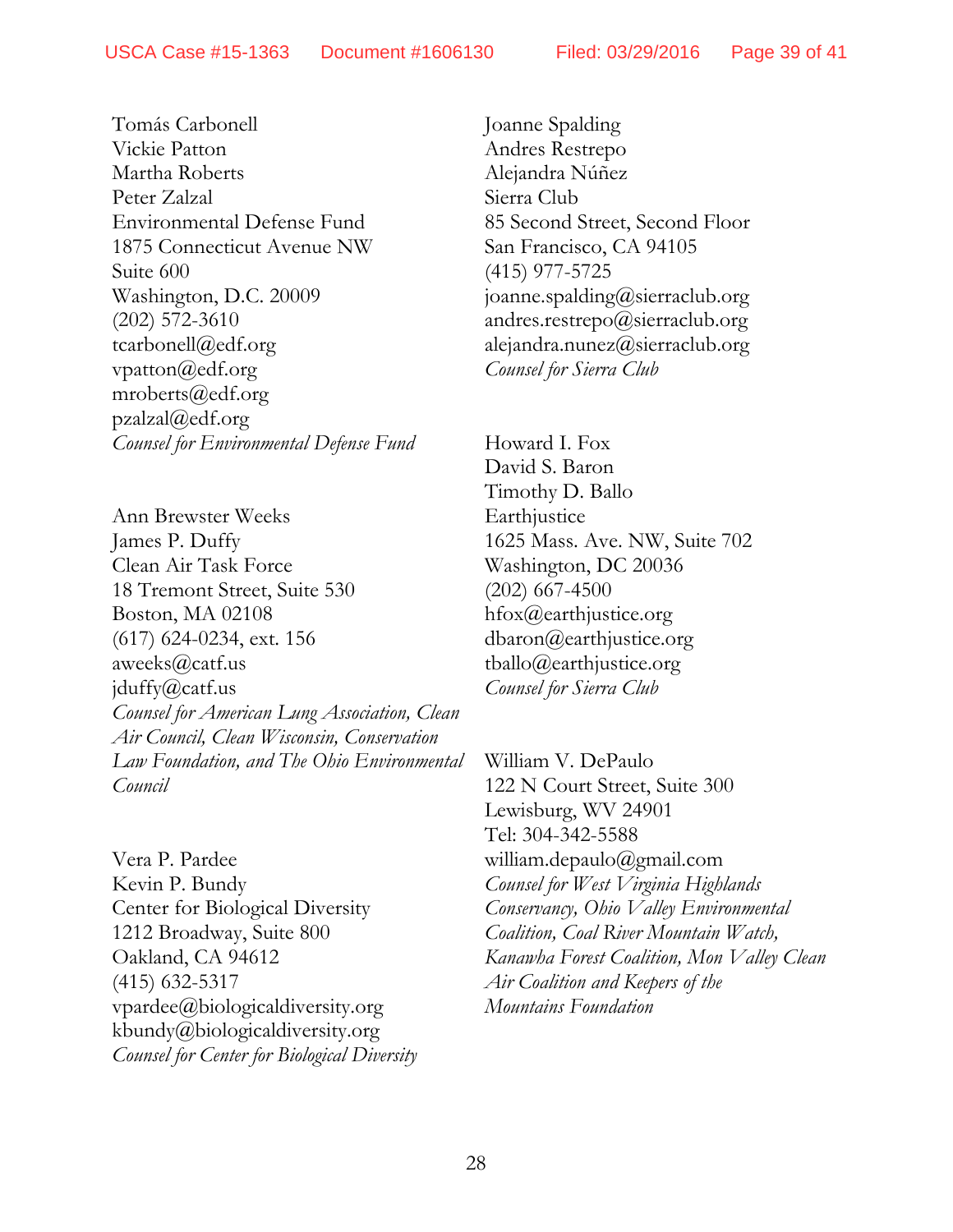### **CERTIFICATE OF COMPLIANCE**

 I hereby certify that the foregoing Brief of Intervenor Environmental and Public Health Organizations in Support of Respondents complies with the typevolume limitations of Rule 32 of the Federal Rules of Appellate Procedure and the Circuit Rules of this Court. I further certify that this brief contains 6,195 words as counted by the Microsoft Word software used to prepare this brief, and that the combined words of this brief and those filed by the other Intervenor-Respondents do not exceed the 20,000 word limit set by this Court's briefing order issued on January 28, 2016.

/s/ Benjamin Longstreth

Dated: March 29, 2016